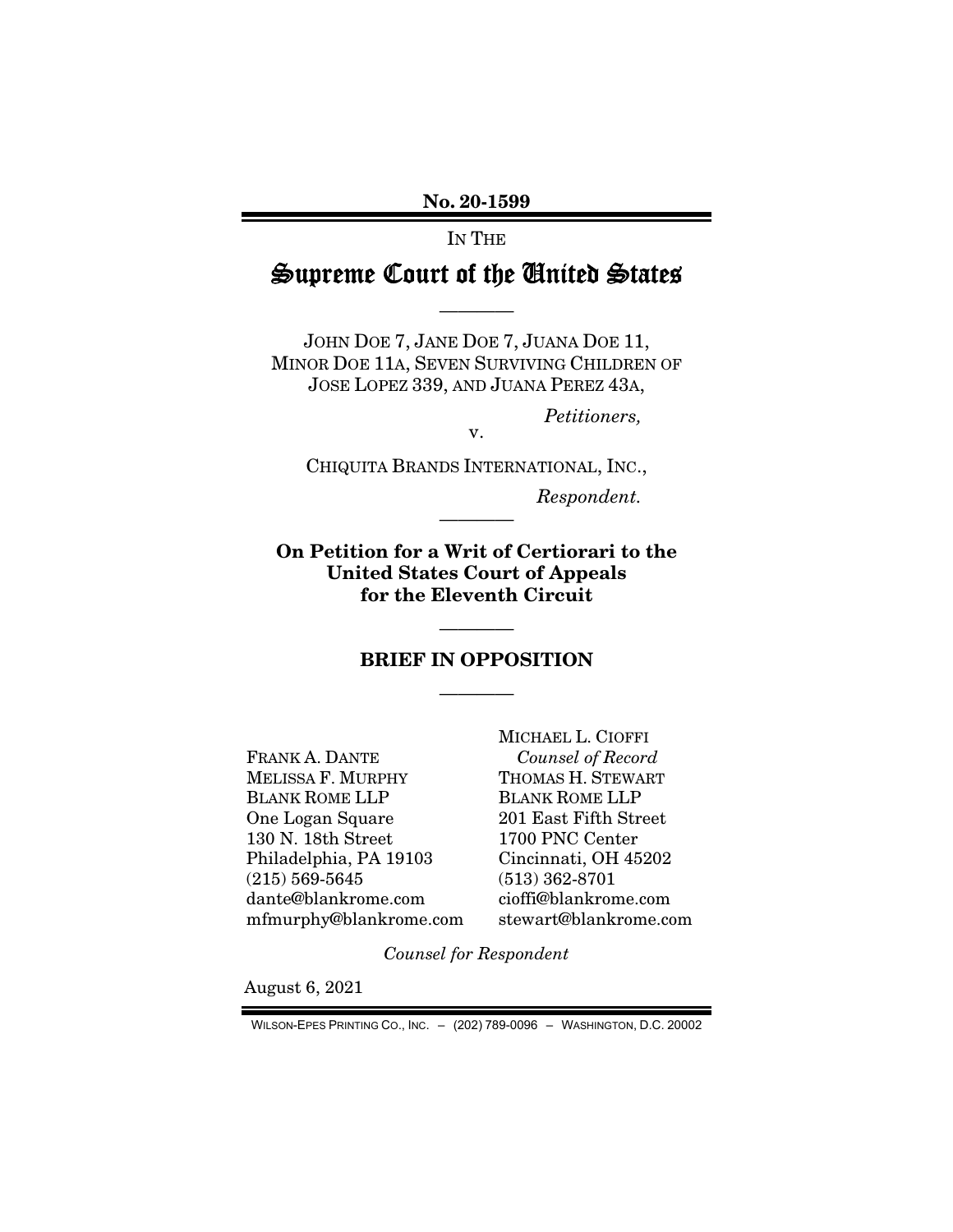## QUESTION PRESENTED

The question presented by the proceedings below is whether the Eleventh Circuit erred in holding that the district court did not abuse its discretion by placing the burden of proof on the party opposing modification of a stipulated protective order when that party did not—as a matter of fact—show good cause for the protections at the time the order was first entered.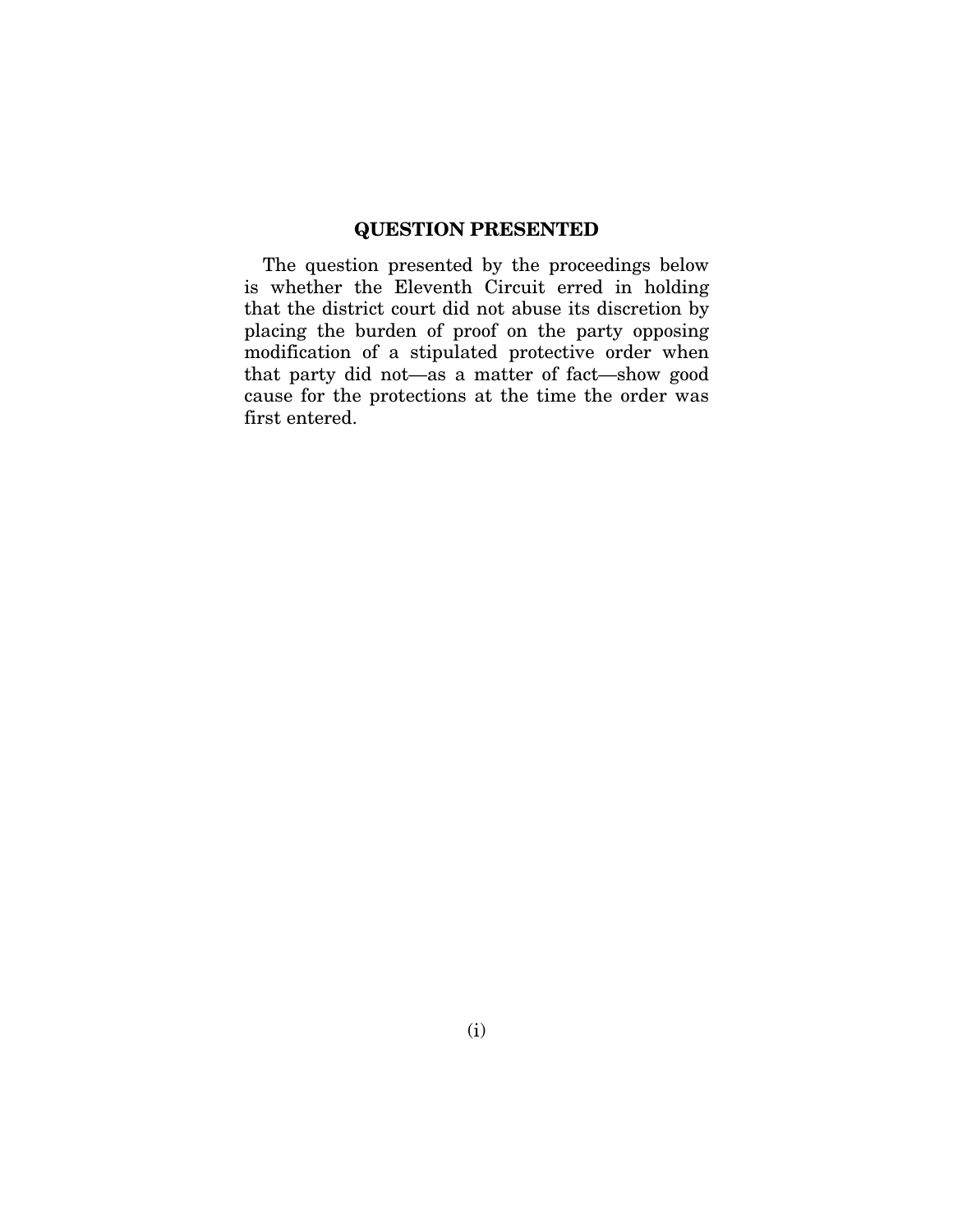## CORPORATE DISCLOSURE STATEMENT

Pursuant to Supreme Court Rule 29.6, Respondent Chiquita Brands International, Inc. ("Chiquita") hereby states that it is a wholly-owned subsidiary of Chiquita US Corporation. No publicly held company owns 10% or more of Chiquita's stock.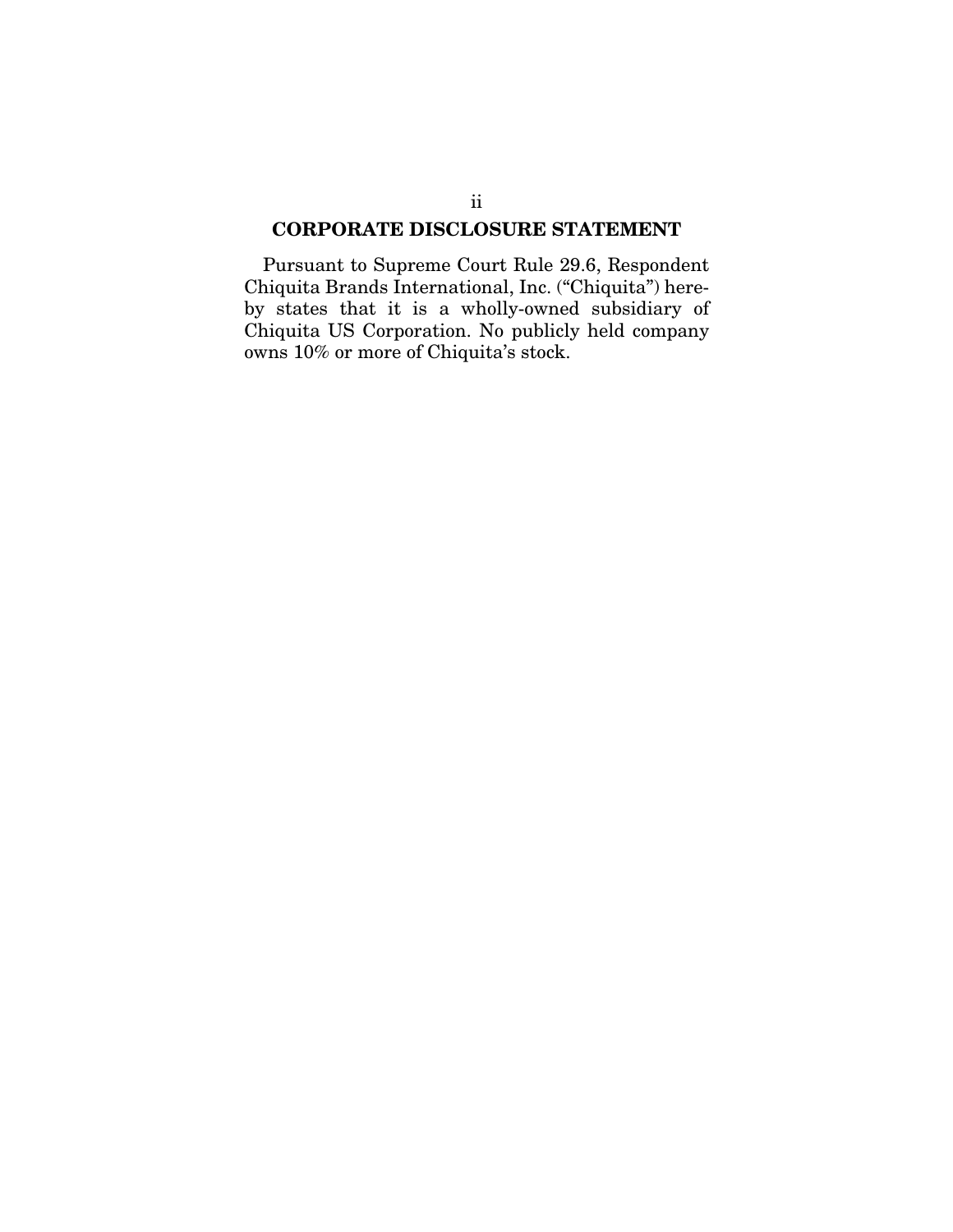## TABLE OF CONTENTS

|--|

| CORPORATE DISCLOSURE STATEMENT<br>$\rm ii$<br>iv<br>1<br>6<br>REASONS TO DENY THE WRIT<br>13<br>For Decades, Federal Courts Have Uni-<br>Ι.<br>formly Applied the Same Burden of Proof<br>Standard Applied by the Eleventh<br>13<br>Petitioners Attempt to Manufacture a<br>II.<br>Circuit Split by Mischaracterizing the<br>Eleventh Circuit's Decision<br>15<br>III. There Is No Three-Way Circuit Split<br>19<br>IV.<br>There Is No Frequently Recurring and<br>Important Issue in Civil Litigation Pre-<br>sented in the Petition Because the Legal<br>Standard and Analysis for Modifying a<br>Protective Order Is Well Developed,<br>Understood and Applied Uniformly by<br>28<br>Petitioners Forfeited Their Reliance<br>$V_{\cdot}$<br>29<br>Even if the Court Were to Consider Peti-<br>VI.<br>tioners' Reliance Argument, It Should Be<br>30 | <b>QUESTION PRESENTED</b> | $\mathbf{i}$ |
|--------------------------------------------------------------------------------------------------------------------------------------------------------------------------------------------------------------------------------------------------------------------------------------------------------------------------------------------------------------------------------------------------------------------------------------------------------------------------------------------------------------------------------------------------------------------------------------------------------------------------------------------------------------------------------------------------------------------------------------------------------------------------------------------------------------------------------------------------------|---------------------------|--------------|
|                                                                                                                                                                                                                                                                                                                                                                                                                                                                                                                                                                                                                                                                                                                                                                                                                                                        |                           |              |
|                                                                                                                                                                                                                                                                                                                                                                                                                                                                                                                                                                                                                                                                                                                                                                                                                                                        |                           |              |
|                                                                                                                                                                                                                                                                                                                                                                                                                                                                                                                                                                                                                                                                                                                                                                                                                                                        |                           |              |
|                                                                                                                                                                                                                                                                                                                                                                                                                                                                                                                                                                                                                                                                                                                                                                                                                                                        |                           |              |
|                                                                                                                                                                                                                                                                                                                                                                                                                                                                                                                                                                                                                                                                                                                                                                                                                                                        |                           |              |
|                                                                                                                                                                                                                                                                                                                                                                                                                                                                                                                                                                                                                                                                                                                                                                                                                                                        |                           |              |
|                                                                                                                                                                                                                                                                                                                                                                                                                                                                                                                                                                                                                                                                                                                                                                                                                                                        |                           |              |
|                                                                                                                                                                                                                                                                                                                                                                                                                                                                                                                                                                                                                                                                                                                                                                                                                                                        |                           |              |
|                                                                                                                                                                                                                                                                                                                                                                                                                                                                                                                                                                                                                                                                                                                                                                                                                                                        |                           |              |
|                                                                                                                                                                                                                                                                                                                                                                                                                                                                                                                                                                                                                                                                                                                                                                                                                                                        |                           |              |
|                                                                                                                                                                                                                                                                                                                                                                                                                                                                                                                                                                                                                                                                                                                                                                                                                                                        |                           |              |
| 33                                                                                                                                                                                                                                                                                                                                                                                                                                                                                                                                                                                                                                                                                                                                                                                                                                                     |                           |              |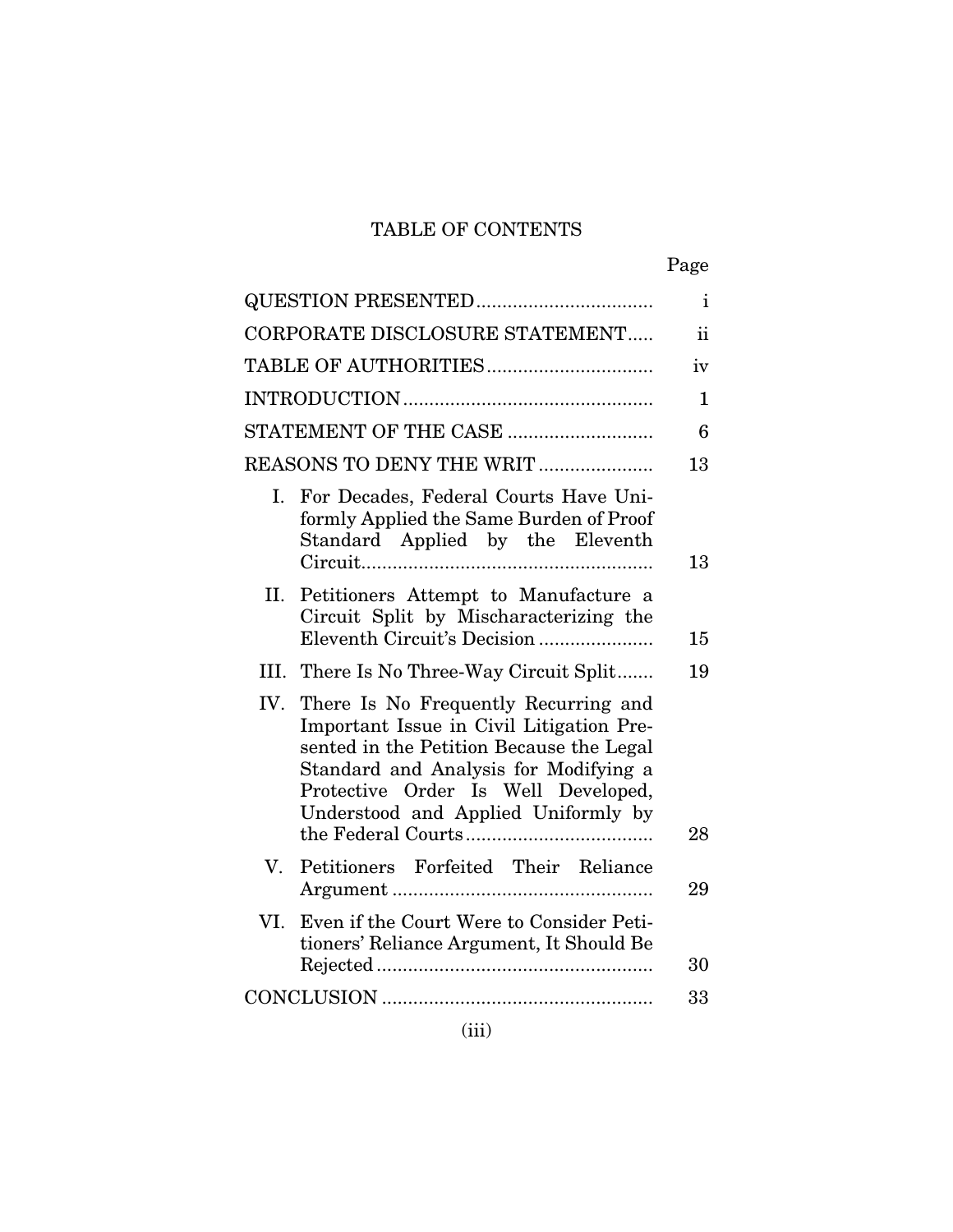## TABLE OF AUTHORITIES

| <b>CASES</b><br>Page(s)                                                                                    |
|------------------------------------------------------------------------------------------------------------|
| American Tel. & Tel Co. v. Grady,<br>594 F.2d 594 (7th Cir. 1978)<br>21                                    |
| Arkansas Game & Fish Comm'n v.<br>United States,                                                           |
| Bayer AG v. Barr Lab.,<br>162 F.R.D. 456 (S.D.N.Y. 1995) 15, 26, 28                                        |
| Chicago Tribune Co. v. Bridgestone/<br>Firestone, Inc.<br>263 F.3d 1304 (11th Cir. 2001) 14, 16, 28, 29    |
| Cutter v. Wilkinson,<br>30                                                                                 |
| DePuy Synthes Prods., Inc. v.<br>Veterinary Ortho. Implants, Inc.,<br>990 F.3d 1364 (Fed. Cir. 2021)<br>28 |
| Escobar v. Holder,<br>7                                                                                    |
| Factory Mut. Ins. Co. v.<br><i>Insteel Industries, Inc.,</i><br>212 F.R.D. 301 (M.D.N.C. 2002)<br>15       |
| Gambale v. Deutsche Bank AG,                                                                               |
| Geller v. Branic Int'l Realty Corp.,<br>212 F.3d 734 (2d Cir. 2000)  21, 22, 23                            |
| Gulf Oil Co. v. Bernard,<br>12                                                                             |

iv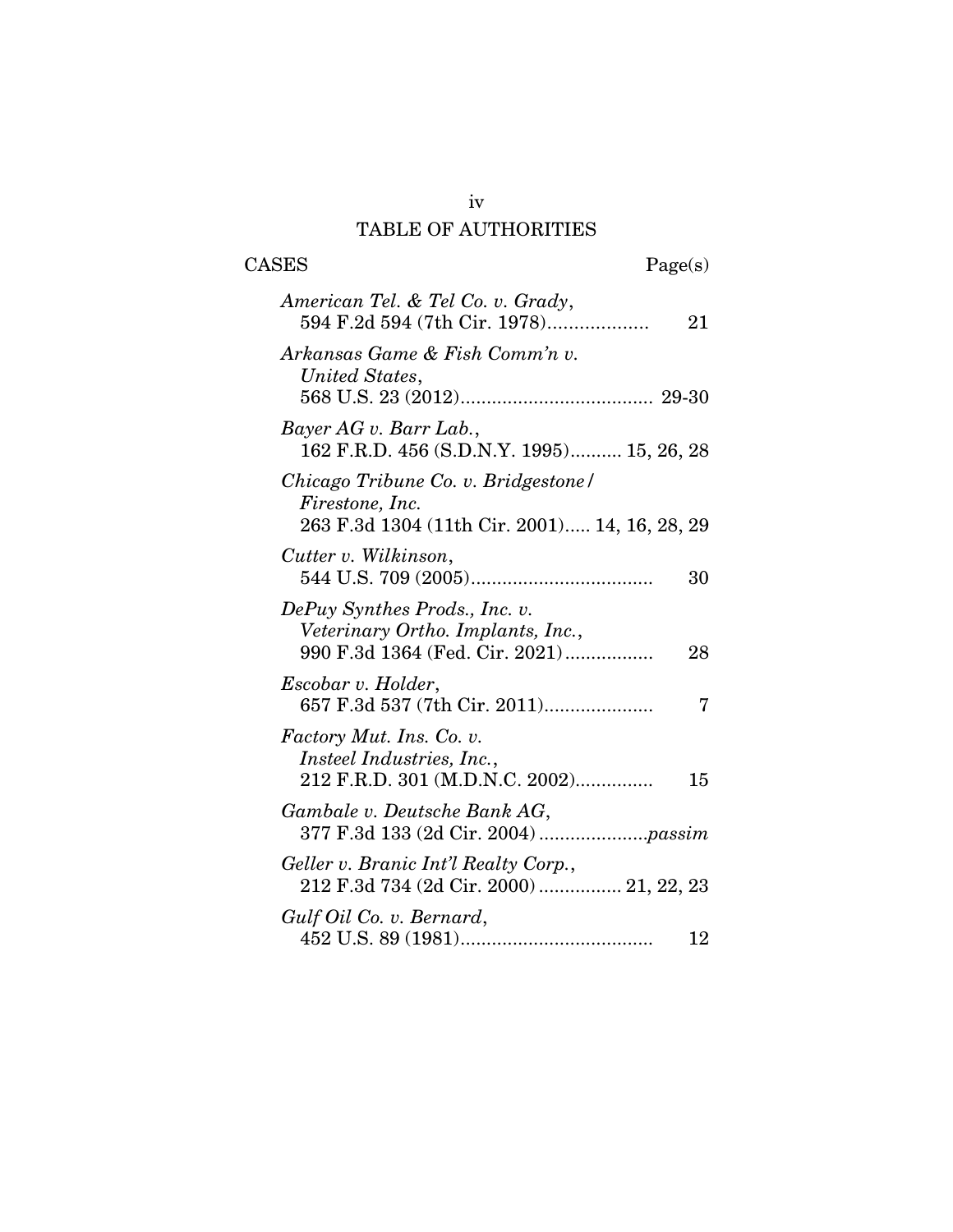# TABLE OF AUTHORITIES—Continued

|  | Page(s) |
|--|---------|
|  |         |

| H.D. Media Co. v. United States<br>Dept. of Justice (In re: National<br>Prescription Opiate Litig.),<br>927 F.3d 919 (6th Cir. 2019) 15, 19, 28, 29 |    |
|-----------------------------------------------------------------------------------------------------------------------------------------------------|----|
| H.L. Hayden Co. v. Siemens Med. Sys. Inc.,<br>106 F.R.D. 551 (S.D.N.Y. 1985) <i>passim</i>                                                          |    |
| Heraeus Kulzer, GMBH v. Biomet, Inc.,<br>881 F.3d 550 (7th Cir. 2018) 20, 21, 27-28                                                                 |    |
| In re "Agent Orange" Prod. Liab. Litig.,<br>821 F.2d 139 (2d Cir. 1987) 30-31                                                                       |    |
| In re Avandia Mktg., Sales Pracs. &<br>Prod. Liab. Litig.,<br>924 F.3d 662 (3d Cir. 2019)                                                           | 27 |
| In re Enron Corp. Sec., Derivative,<br>& ERISA Litig.,<br>2009 WL 3247432                                                                           | 15 |
| In re Methyl Tertiary Butyl Ether<br>(MTBE) Prods. Liab. Litig.,<br>60 F. Supp. 3d 399 (S.D.N.Y. 2014)                                              | 26 |
| In re Violation of Rule $28(d)$ ,<br>635 F.3d 1352 (Fed. Cir. 2011)                                                                                 | 28 |
| Intel Corp. v. Advanced Micro Devices, Inc.,                                                                                                        | 20 |
| Izumi Seimitsu Kogyo Kabushiki<br>Kaisha v. United States Phillips Corp.,                                                                           | 19 |

v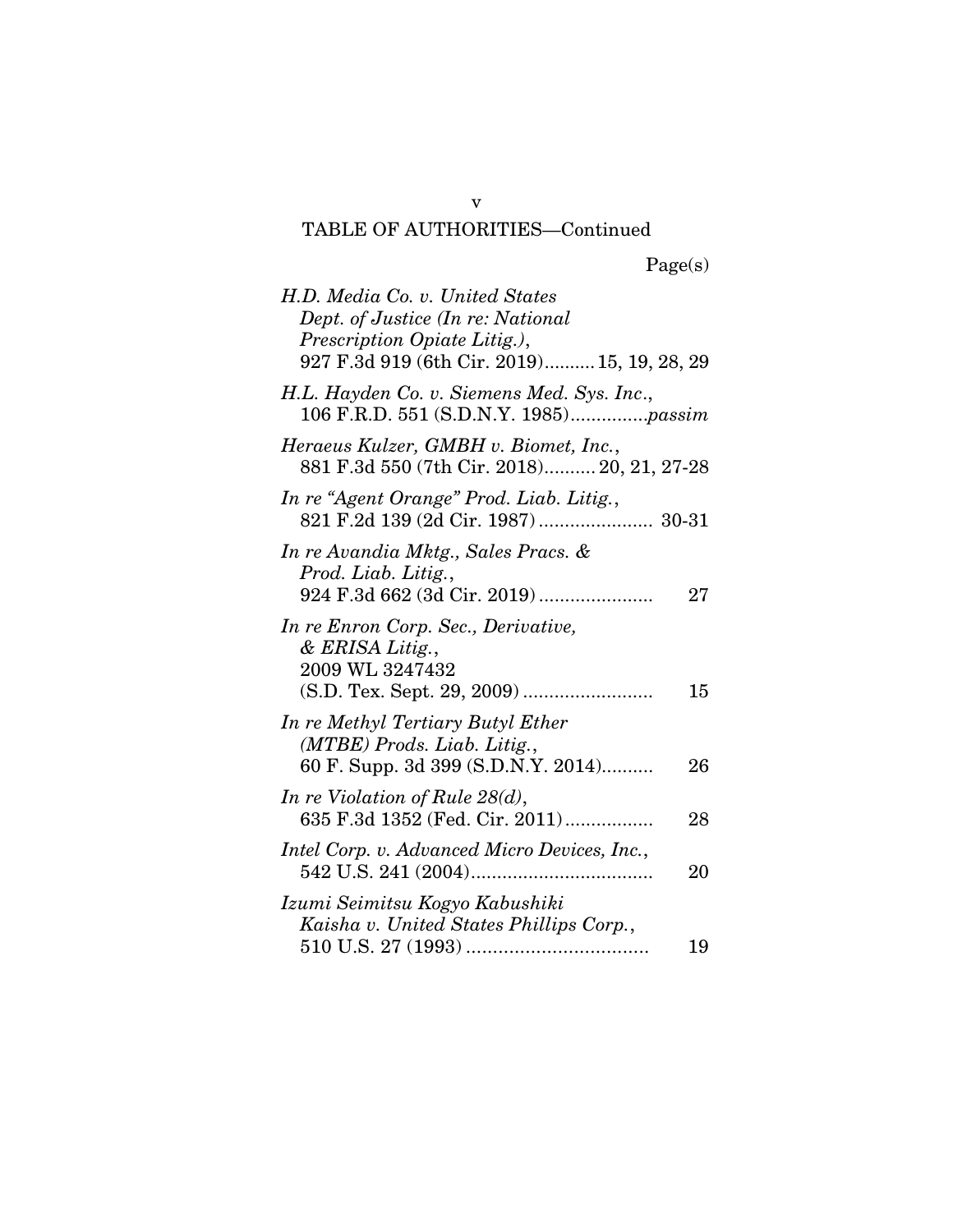## vi TABLE OF AUTHORITIES—Continued

|  | Page(s) |
|--|---------|
|  |         |

| Kiobel by Samkalden v. Cravath,<br>Swaine & Moore LLP,                                               | 25 |
|------------------------------------------------------------------------------------------------------|----|
| Lugosch v. Pyramid Co.,                                                                              | 32 |
| Martindell v. International Telephone &<br>Telegraph Corp.,<br>594 F.2d 291 (2d Cir. 1979) 23, 24    |    |
| Nielsen Co. (U.S.), LLC v. Success Sys.,<br>112 F. Supp. 3d 83 (S.D.N.Y. 2015)                       | 25 |
| OBB Personenverkehr AG v. Sachs,                                                                     | 29 |
| Pansy v. Borough of Stroudsburg,<br>23 F.3d 772 (3d Cir. 1994) 26, 27, 30                            |    |
| Phillips ex rel. Estates of Byrd v.<br>General Motors Corp.,<br>307 F.3d 1206 (9th Cir. 2002) 15, 19 |    |
| Procter & Gamble Co. v. Bankers Tr. Co.,                                                             | 28 |
| SEC v. TheStreet.com,<br>273 F.3d 222 (2d Cir. 2001)  24, 25, 31                                     |    |
| Sinaltrainal v. Coca-Cola Co.,<br>256 F. Supp. 2d 1345 (S.D. Fla. 2003)                              | 7  |
| Thigpen v. Roberts,                                                                                  | 28 |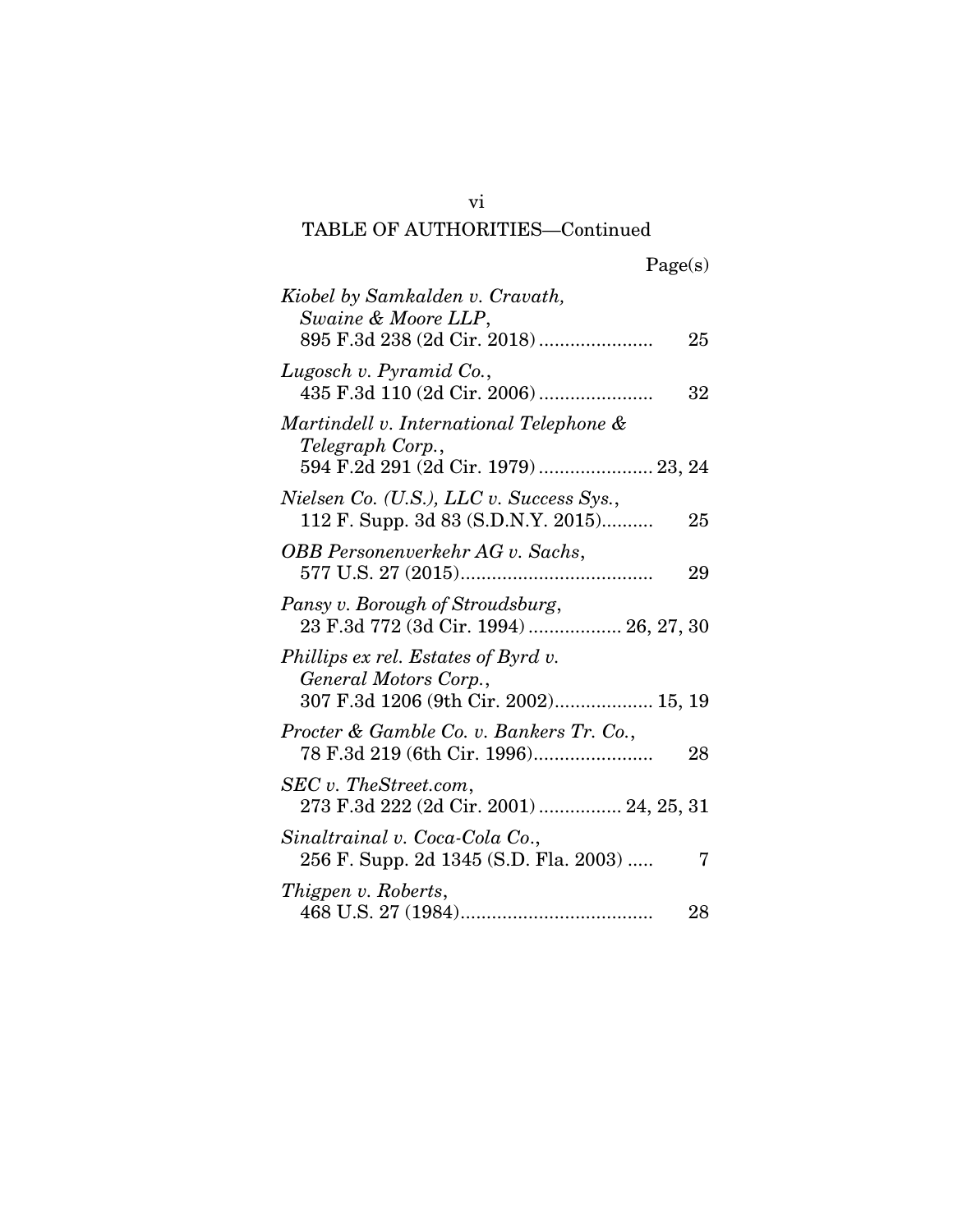## vii TABLE OF AUTHORITIES—Continued

| United States v. Aetna Inc.,<br>No. 1:16-CV-1494 (JDB), 2016 WL<br>8738422 (D.D.C. Sept. 22, 2016)              | 28 |
|-----------------------------------------------------------------------------------------------------------------|----|
| United States v. Homeward<br>Residential, Inc.,<br>No. 4:12-CV-461, 2016 WL<br>279543 (E.D. Tex. Jan. 22, 2016) | 15 |
| United States v. Jones,                                                                                         | 29 |
| Yee v. City of Escondido,                                                                                       | 20 |
| STATUTES AND REGULATIONS                                                                                        |    |
|                                                                                                                 | 8  |
|                                                                                                                 |    |
|                                                                                                                 | 20 |
| <b>International Emergency Economic Powers</b>                                                                  | 9  |
|                                                                                                                 | 9  |
| <b>RULES</b>                                                                                                    |    |
|                                                                                                                 | 24 |
|                                                                                                                 |    |
|                                                                                                                 |    |
|                                                                                                                 | 10 |
|                                                                                                                 | 4  |
|                                                                                                                 |    |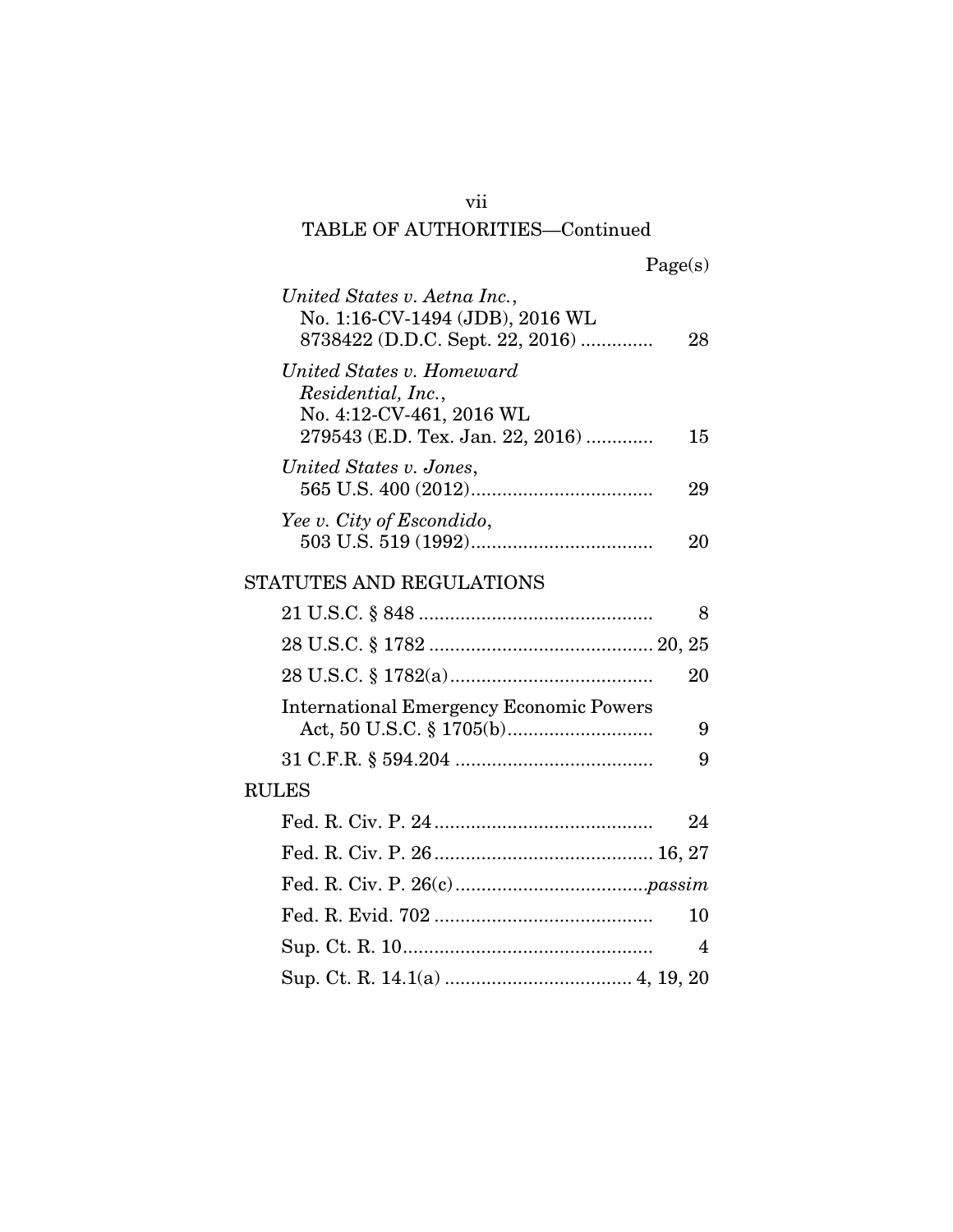# viii

## TABLE OF AUTHORITIES—Continued

## COURT FILINGS Page(s)

*In re: Chiquita Brands Int'l, Inc. Alien Tort Statute and Shareholder Derivative Litig.*, 08-md-01916:

| Doc. 2253 (S.D. Fla. Jan. 30, 2019) 10, 11                                                               |    |
|----------------------------------------------------------------------------------------------------------|----|
| Doc. 2277 (S.D. Fla. Feb. 13, 2019)                                                                      | 30 |
| Doc. 2282-34 (S.D. Fla. Feb. 15, 2019)                                                                   | 8  |
| Doc. 2343-33 (S.D. Fla. Mar. 15, 2019)                                                                   | 9  |
| Doc. 2343-36 (S.D. Fla. Mar. 15, 2019)                                                                   | 9  |
| Doc. 2346-1 (S.D. Fla. Mar. 16, 2019)                                                                    | 9  |
| Doc. 2346-3 (S.D. Fla. Mar. 16, 2019)                                                                    | 7  |
| Doc. 2551 (S.D. Fla. Sept. 5, 2019) 6, 7, 9, 10                                                          |    |
| In re: Chiquita Brands Int'l, Inc. Alien Tort<br>Statute and Shareholder Derivative Litig.,<br>19-11494: |    |
| Corrected Appellants' Brief (11th Cir.                                                                   | 30 |
| Reply Brief (11th Cir. July 18, 2019)                                                                    | 30 |
| <b>OTHER AUTHORITIES</b>                                                                                 |    |
| Federal Judicial Center, Manual for Complex                                                              | 18 |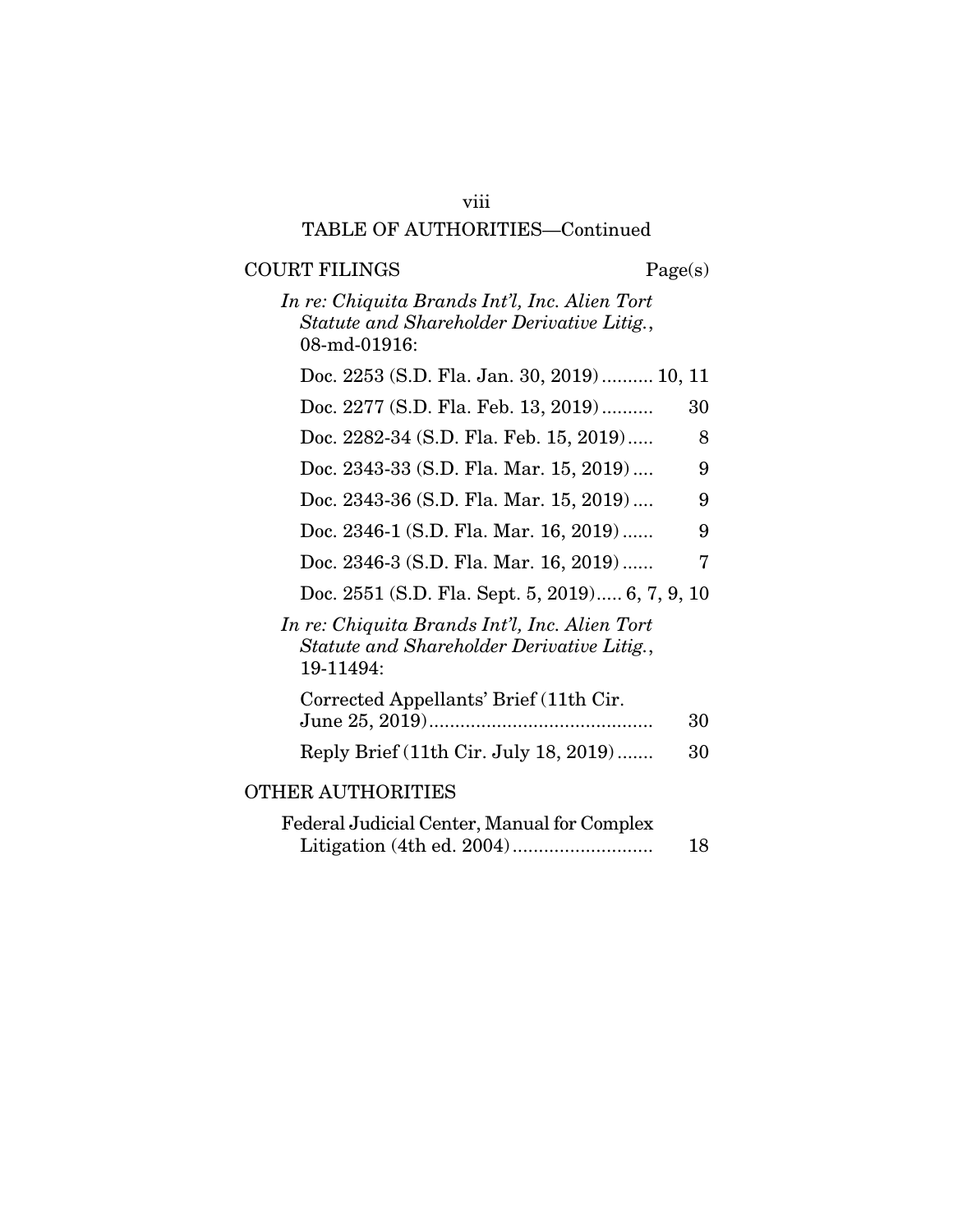### INTRODUCTION

Petitioners' narrative in the Question Presented mischaracterizes the record in the lower courts and misstates what the Court would need to decide in this appeal. Amici rely on the same mischaracterization and misstatement. The district court and Eleventh Circuit decided two separate and distinct issues. The first issue was whether Petitioners could continue to proceed under pseudonym after the close of discovery. The district court held they could not and the Eleventh Circuit affirmed, finding that the district court did not abuse its discretion "when it held that the pseudonymous appellants failed to show that their privacy rights outweigh the presumption of judicial openness." Pet. App. 16a. Petitioners expressly concede that they "do not challenge that ruling here." Pet. 13 n.5. Petitioners have not sought a writ on this issue and have waived their ability to do so.<sup>1</sup>

The second issue was whether the district court when weighing Respondent's motion to modify a stipulated protective order—abused its discretion by placing the burden on Petitioners to show good cause for continuing to protect certain "private facts," keeping them out of the judicial record and hidden from the public, when Petitioners had not shown good cause in the first instance for such protection. The Eleventh

<sup>1</sup> Petitioners attempt to distort the issues by claiming that the protective order "also protects the use of pseudonyms" and therefore "is the primary safeguard at issue." Pet. 13 n.5. Not so. As the Eleventh Circuit succinctly ruled: "Nowhere in the protective order did the district court grant the pseudonymous appellants leave to proceed anonymously. As the district court recognized in a later order, it never considered the propriety of pseudonyms until Chiquita moved to preclude the use of pseudonyms." Pet. App. 15a.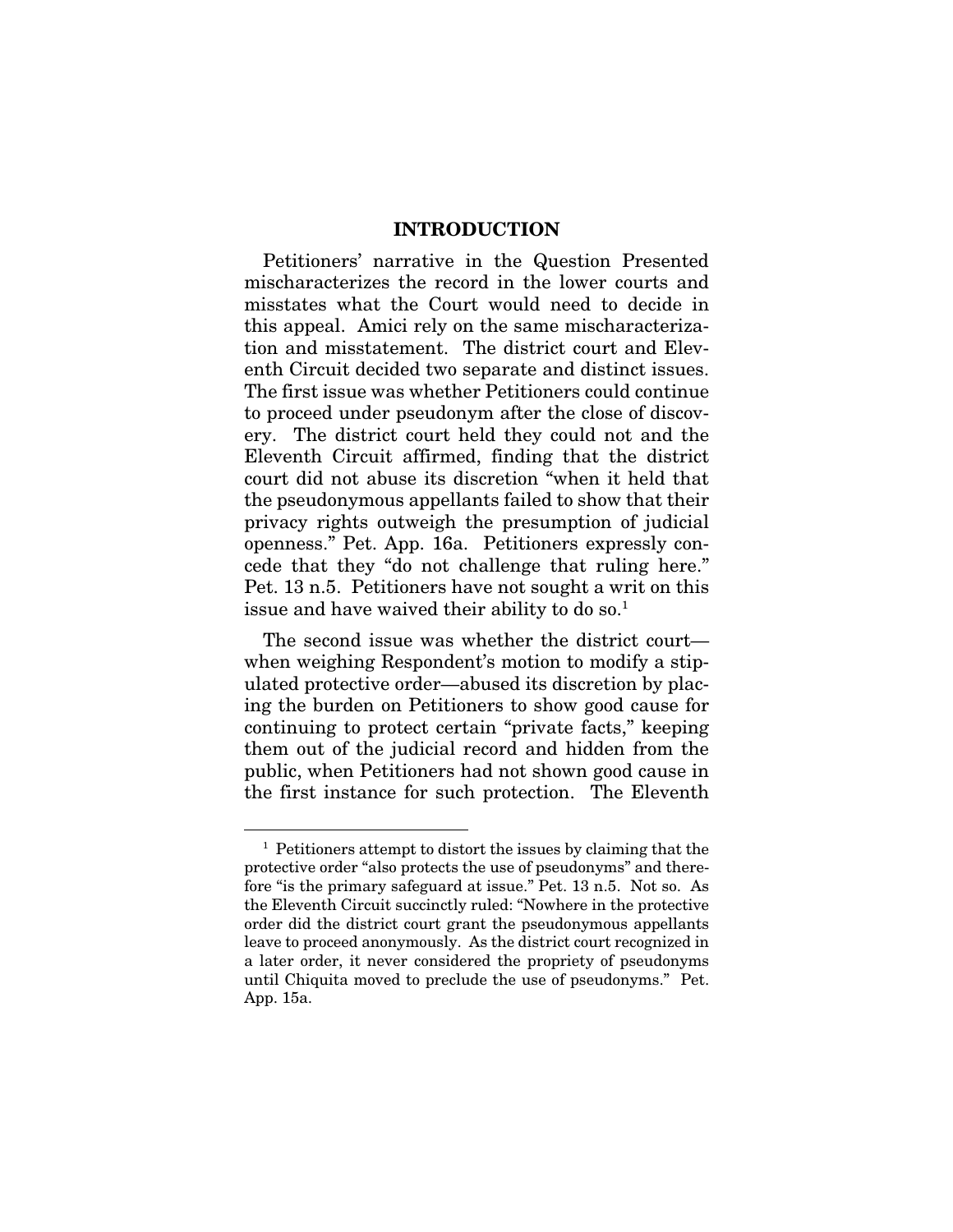Circuit held that there was no abuse of discretion because "the record shows that neither party ever disputed, challenged, or litigated the protective order's restrictions on the appellants in any way. Thus, in order to be entitled to the continued protection of 'private facts,' the burden plainly fell on the appellants to establish 'good cause.'" Pet. App. 22a. The Eleventh Circuit and the district court found that Petitioners failed to show good cause to conceal their private facts for the same reasons that they were not entitled to continue proceeding under pseudonyms: "in neither instance did the appellants establish a sufficient nexus between the claimed threats and the disclosure of their identities; the proffered facts were neither specific nor concrete, and the appellants gave no other justification for their private fact protections." *Id*.

In challenging the Eleventh Circuit's decision on the second issue, Petitioners cast their Question Presented as an issue of law—who bears the burden of proof on a motion to modify a protective order. It is, instead, a fact-bound question as to what was or was not disputed, challenged or litigated in the trial court at the time the protective order was entered and subsequently on Respondent's motion to modify. Peeling back the form of Petitioners' Question Presented, it becomes clear that Petitioners at best complain only of unfavorable factual findings, not a misapplication or misstatement of a rule of law.

Petitioners manufacture two reasons for a writ. The first is that the Eleventh Circuit's decision "deepened a three-way circuit split" over which party bears the burden of proof to modify a stipulated protective order entered under Rule 26(c) of the Federal Rules of Civil Procedure. The second is a hyperbolic appeal to emotion—that the Eleventh Circuit put "the lives of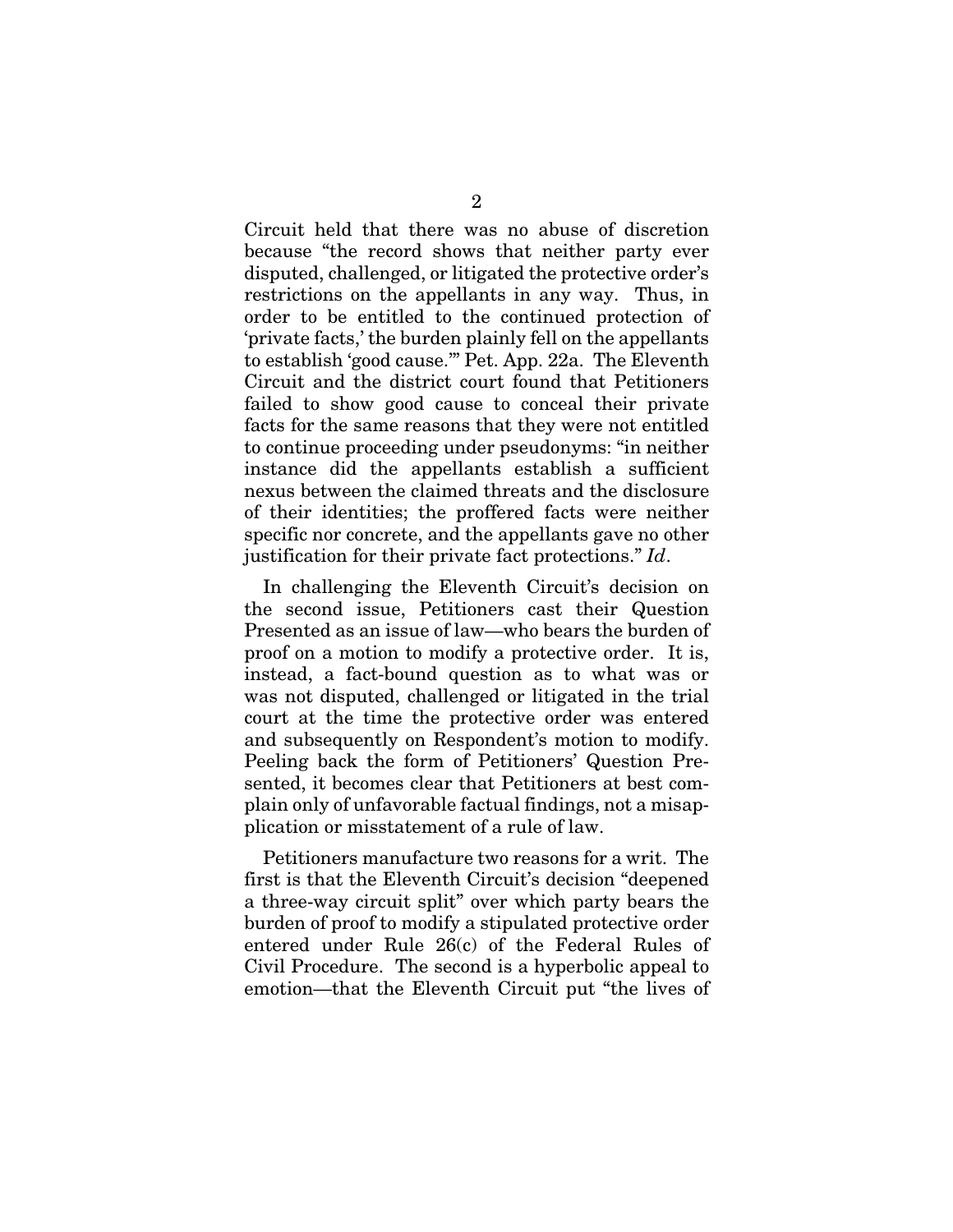the Petitioners and thousands of similarly situated Plaintiffs in these consolidated cases at risk." Pet. 4.

The Petition should be denied because both reasons are devoid of merit.

First, there is no circuit split. The decision by a unanimous panel of the Eleventh Circuit, a decision in which en banc review was denied, unanimously, is in accord with the decisions of the other circuits. Indeed, as the Eleventh Circuit articulated, the decision is premised on a fundamental tenet of our system of justice: "A lawsuit is a public event. Parties who ask a court to resolve a dispute must typically walk in the public eye." Pet. App. 4a. It is axiomatic that a party who seeks to withhold information from the public record must show good cause. Fed. R. Civ. P. 26(c). No court has held otherwise.

Here, Petitioners never made that showing neither in the first instance when the protective order was entered before discovery commenced, nor when Respondent moved to modify it at the close of discovery, as summary judgment briefing began.

When a party opposing modification of a protective order never established good cause for withholding information from the public in the first place, that party bears the burden to establish good cause in order to defeat modification and continue the secrecy. There is no "three-way circuit conflict" over this factbound issue. The Eleventh Circuit's decision is a common sense, straightforward principle of law. The converse would be antithetical: even though a party did not show—as a matter of fact—good cause when the protective order was first entered, it can nevertheless keep information secret and out of the public record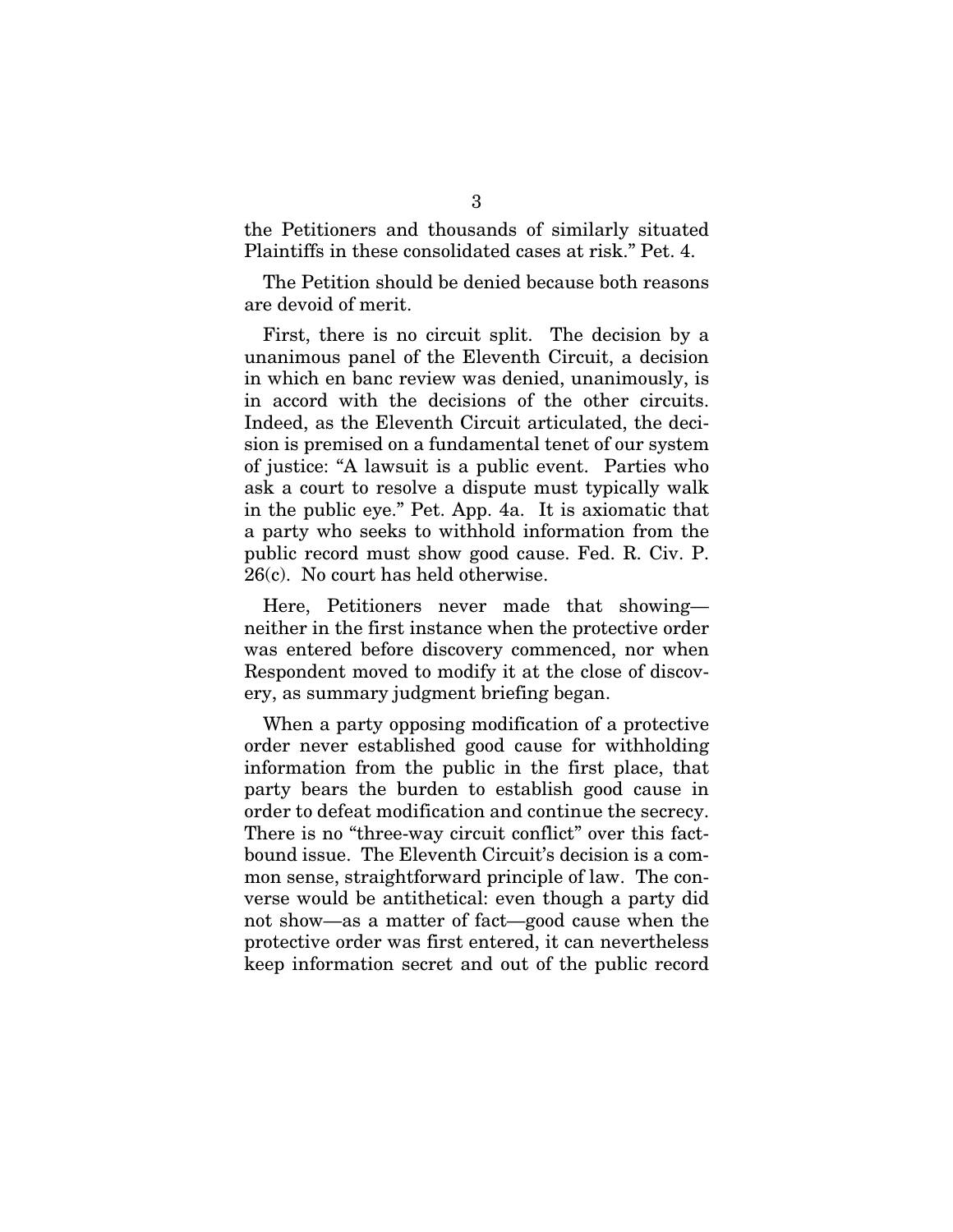without showing good cause when the protective order is later challenged.

The Eleventh Circuit's decision is not in conflict with the decisions of the Second, Seventh or Third Circuits cited by Petitioners, cases easily reconciled by their facts and circumstances. Indeed, given the record facts of the case—fact-finding affirmed by the Eleventh Circuit and not challenged by Petitioners the decision below is logical, unremarkable and consistent with decisions from courts throughout the country when there is no showing of good cause in the first instance. Petitioners do not challenge the Eleventh Circuit's rulings, grounded in the factual record, that Petitioners had not shown good cause when the protective order was entered and did not meet that burden when Respondent challenged the need for the protective order's sweeping prohibitions.<sup>2</sup>

Petitioners' second argument that the Eleventh Circuit "put the lives of Petitioners and thousands of similarly situated plaintiffs in these consolidated cases at risk" is entirely unfounded. Pet. 4. This argument

<sup>2</sup> Petitioners' misstatement of the Question Presented as one of law rather than fact violates the Court's rules and case law. To raise an error in the fact-finding below, a petition must raise the question in a straightforward manner in the Question Presented. Sup. Ct. R. 14.1(a). Here, that question would be whether the Eleventh Circuit erred when finding, under an abuse of discretion standard, that "[t]he district court's interpretation of its own order was entirely reasonable" in finding no good cause shown given the facts in the record. Petitioners' dilemma, of course, was that if they followed the rules and raised this question properly, their petition would be uncertworthy from the get-go under Rule 10: "A petition for a writ of certiorari is rarely granted when the asserted error consists of erroneous fact findings or the misapplication of a properly stated rule of law." This Petition should likewise be denied.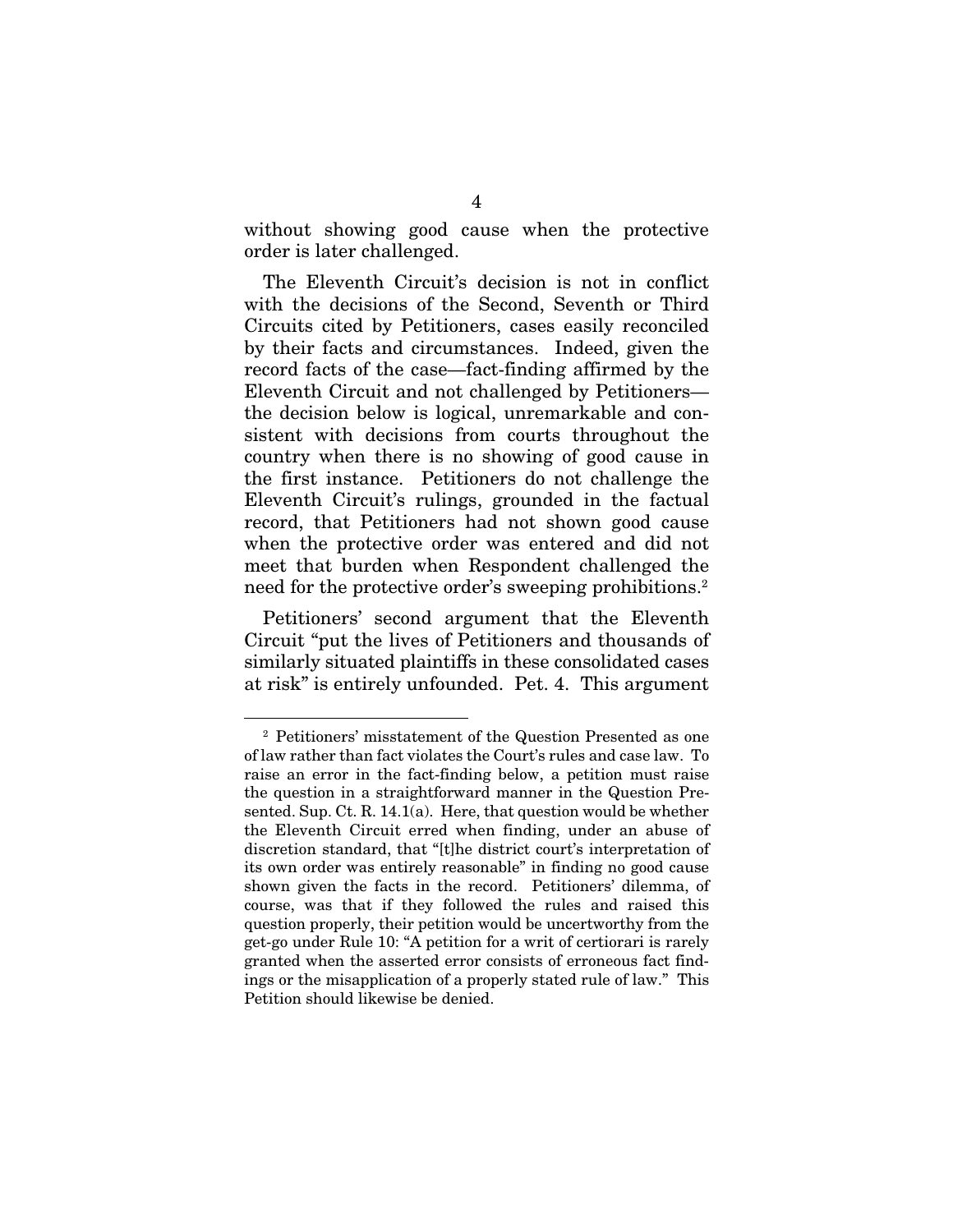is also incendiary and insulting to the courts below. In affirming the district court, the Eleventh Circuit held:

The district court engaged in balancing sufficient to satisfy Rule 26(c), as it weighed the appellants' safety interests against Chiquita's interests in administrative feasibility. Further, when we review the entire record, including the protective order and the district court's order dissolving part of it, there can be no question that the court's order was drawn with precision, effectively reviewed less onerous alternatives, and precisely delimited the duration of the order.

Indeed, the trial court found that the evidence presented by the appellants supported only "a vague fear [of] retaliation or bias against 'human right[s] defenders' . . . but [did] not explain how their role in this lawsuit . . . would implicate the same interests as those triggered by 'human right[s] defenders' in present-day Colombia." The appellants' "generalized subjective assertions of fear" were simply not "the kind of risk of physical or other injury" required to treat them differently than other plaintiffs.

Pet. App. 23a-24a. The district court's fact-finding regarding potential harm or danger faced by the Petitioners, as affirmed by the Eleventh Circuit, is not before the Court for review because Petitioners did not present this question. Sup. Ct. R. 14.1(a). Thus, even if the Court were inclined to engage in the intense fact-finding done by the district court and then reviewed and unanimously affirmed by the Eleventh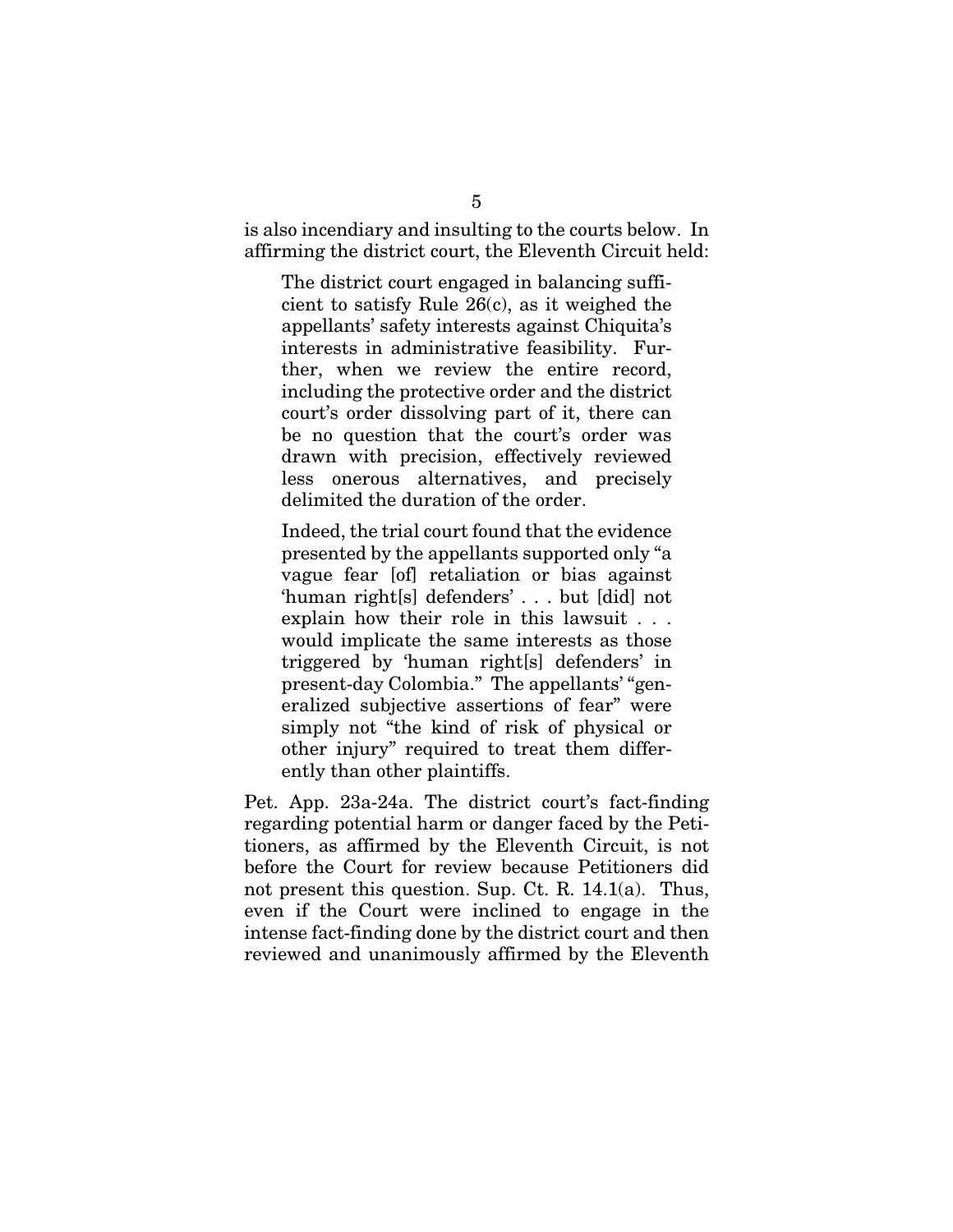Circuit, it could not do so. Yet if the Court did weigh all the facts in the record it would come to the same conclusion as the district court and the unanimous panel of the Circuit Court.

The courts below carefully and extensively documented in the record that—as a matter of fact—the Petitioners did not present specific evidence that their lives were in danger as a result of their role as litigants asserting claims against Chiquita. Petitioners do not challenge these factual findings in their Question Presented. Their hyperbole is merely that, unsupported by evidence in the record.

### STATEMENT OF THE CASE

1. Petitioners' lawsuit has audaciously pushed the limits of an accommodating federal judiciary. Under the cloak of anonymity, Petitioners have made incendiary allegations that Respondent and its executives abetted the murder or disappearance of their family members. After 15 years of publicly degrading Respondent, Petitioners had no evidence to support their sensational allegations and summary judgment has now been entered in favor of Respondent.

2. On September 5, 2019, the district court granted summary judgment in a detailed 73-page opinion. *See* 08-md-01916 Doc. 2551 (S.D. Fla. Sept. 5, 2019). Summary judgment for the Respondent was not surprising given the underlying facts of this case. That decision is currently on appeal to the Eleventh Circuit.

3. As the district court noted, Petitioners are "family members of Colombian nationals who were killed in separate attacks in the Uraba or Magdalena regions of Colombia between 1997 and 2004, at the pitch of a prolonged civil war which displaced hun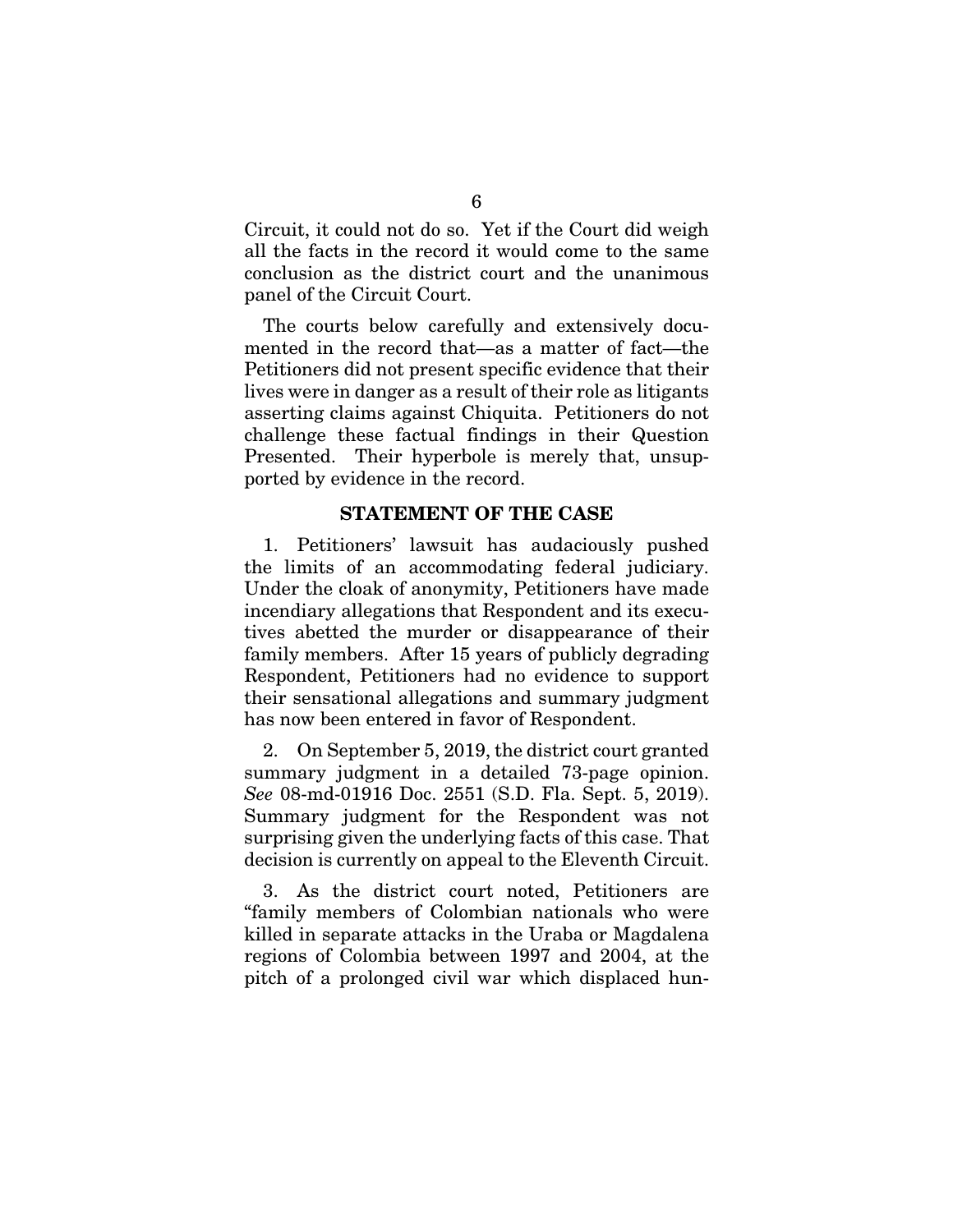dreds of thousands of Colombian civilians from their homes and claimed the lives of thousands." *See id.* at 1. The horrendous violence, death and destruction of Colombia's prolonged civil war is well documented in federal court jurisprudence and the undisputed facts of this case. *See Escobar v. Holder*, 657 F.3d 537, 540 (7th Cir. 2011) ("The battle that rages [in Colombia] has many different actors: the government's security troops, paramilitary groups, revolutionary guerrilla groups, and drug traffickers."); *Sinaltrainal v. Coca-Cola Co*., 256 F. Supp. 2d 1345, 1348 (S.D. Fla. 2003) ("The events giving rise to these claims occurred against a backdrop of civil war that has plagued Colombia with violence and terror for over forty years. The civil unrest involves so-called leftwing guerrilla groups, right-wing paramilitary units, and the Colombian government, including its military and police forces.").

4. At the time Petitioners' family members were killed, it was "complete chaos" in Colombia, a country ravaged by internal political and criminal warfare. *See* 08-md-01916 Doc. 2346-3, 99:5-17 (S.D. Fla. Mar. 16, 2019). As one former AUC commander testified, guerrilla groups and paramilitary groups—all narcoterrorists—waged war against each other, the Colombian government, civilians, and businesses that operated in Colombia, causing violence and terror to reign over the country. *Id*. A former brigadier general in the Colombian Army testified that the "narcoterrorists of FARC [*Fuerzas Armadas Revolucionarias de Colombia*] and the narco-terrorists of ELN [*Ejército de Liberación Nacional*], and the narco-terrorists of the paramilitary [AUC, *Autodefensas Unidas de Colombia*]" attacked each other and the Colombian military attacked all three "because there was no ideology there. The ideology was cocaine. There was no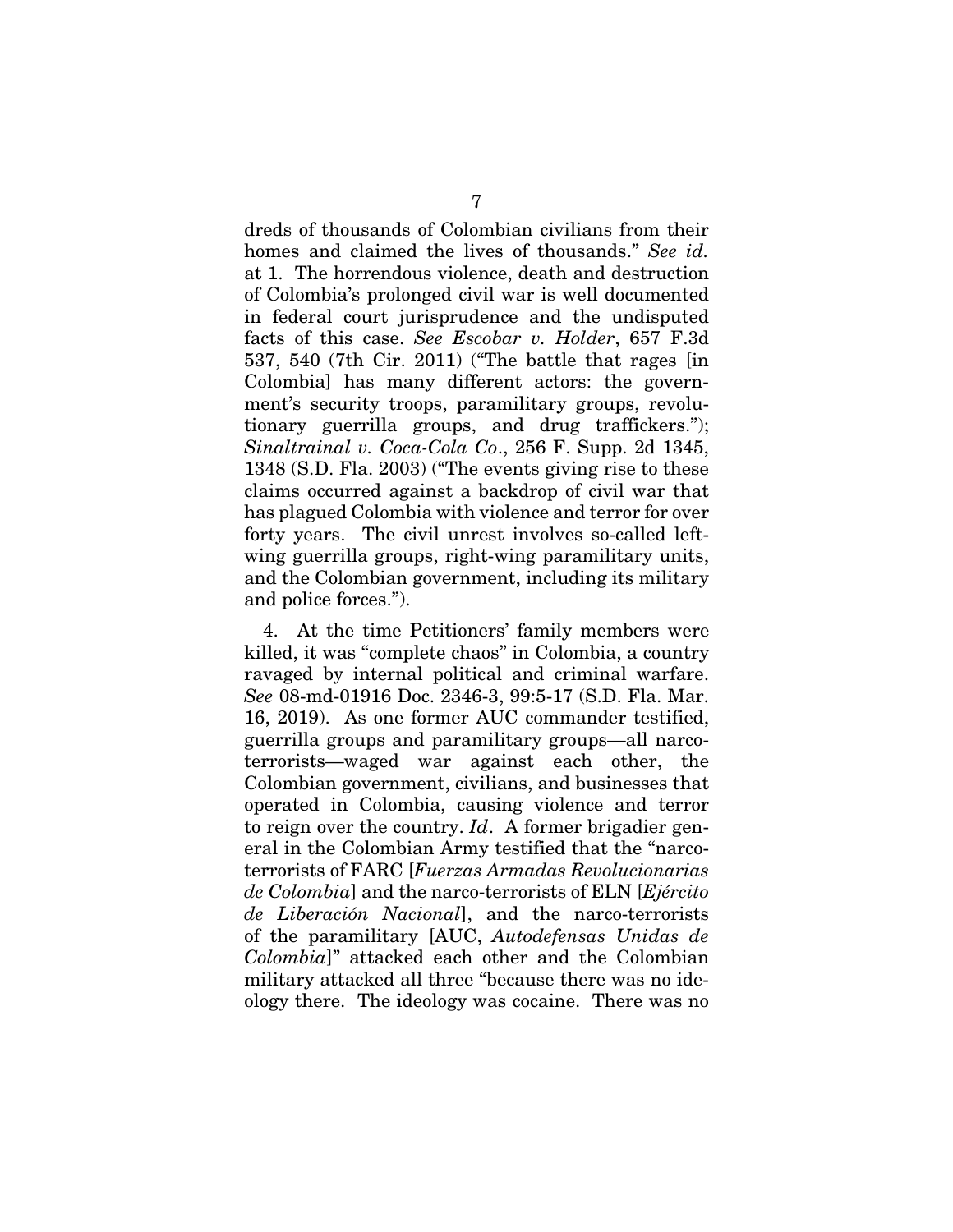left or right ideologies. They're bandits, terrorists, drug dealers. We needed to attack them." *See* 08-md-01916 Doc. 2282-34, 15:6-18 (S.D. Fla. Feb. 15, 2019).

5. Petitioners' decedents were killed in this horrible drug-fueled war in Colombia. After more than 15 years of litigation, the production and review of millions of pages of documents, more than one hundred depositions, and thousands of motions and other filings, Petitioners cannot identify even a single perpetrator in the death of any decedent. The record contains no police reports or any other documents that identify even one perpetrator who killed Petitioners' decedents. The record contains no evidence as to why, with whom, or at whose behest, if anyone's, the unknown perpetrators acted.

6. In the trial court, Petitioners speculated that the unknown perpetrators were members of one of the warring factions known as the AUC. But Petitioners have never sued the AUC or any of its members, nor could they without knowing the identities of the actual perpetrators. Instead, Petitioners relied on a sweeping theory of secondary liability to ask the district court to transfer the liability of these unknown perpetrators to an American company which operated in Colombia at the time, Respondent Chiquita.

7. Like thousands of other businesses and individuals in Colombia during the prolonged war between narco-terrorists fighting each other and the government, Chiquita itself was a victim of extortion by the narco-terrorist AUC. The second in command of the AUC, Salvatore Mancuso,<sup>3</sup> for instance, testified that

<sup>3</sup> Mancuso was deposed in the United States Penitentiary, Atlanta where he served a 15-year sentence as a drug kingpin pursuant to 21 U.S.C. § 848.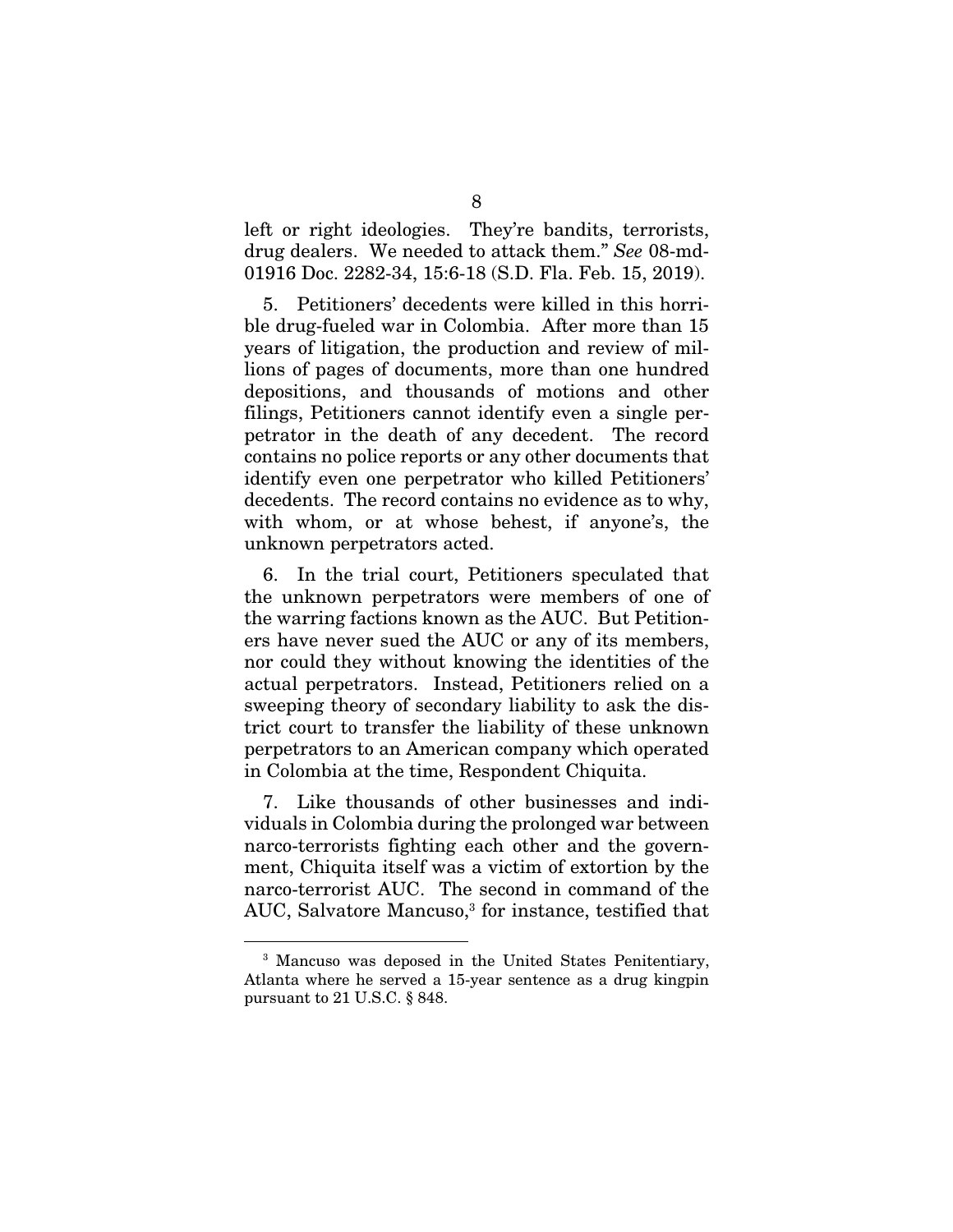if any person or business failed to pay the extortion, they would face enormous consequence, including violence to people and property. *See* 08-md-01916 Doc. 2343-36, 43:1-7 (S.D. Fla. Mar. 15, 2019).

8. Another AUC commander, Otoniél Hoyos Perez, testified that the AUC used violence and threats of violence to force businesses to pay the AUC. *See id.* at 2343-33, 50:19-23.

9. Contrary to Petitioners' assertions in their Statement of the Case, Chiquita did not plead guilty to illegally financing the AUC. Rather, Chiquita entered into a plea agreement in the United States District Court for the District of Columbia as to a single-count violation of the International Emergency Economic Powers Act ("IEEPA"), 50 U.S.C. § 1705(b) and 31 C.F.R. § 594.204, for engaging in transactions with the AUC, a Specially Designated Global Terrorist ("SDGT") organization, without a license. In the factual proffer supporting the plea agreement, the Government acknowledged that the payments by Chiquita were the result of extortion by the AUC. The Government agreed that the following fact would be proven "beyond a reasonable doubt": "Castaño [AUC top leader] sent an unspoken but clear message that failure to make the payments could result in physical harm to Banadex [Chiquita's Colombian subsidiary] personnel and property." 08-md-01916 Doc. 2346-1, at ¶ 21.

10. Given the facts of the case, the district court granted summary judgment in favor of Respondent because Petitioners' proffered documentary evidence "constitute[d] inadmissible hearsay, and even if accepted for its substantive content, it d[id] not support the inferences urged by Plaintiffs." 08-md-01916 Doc. 2551 at 71.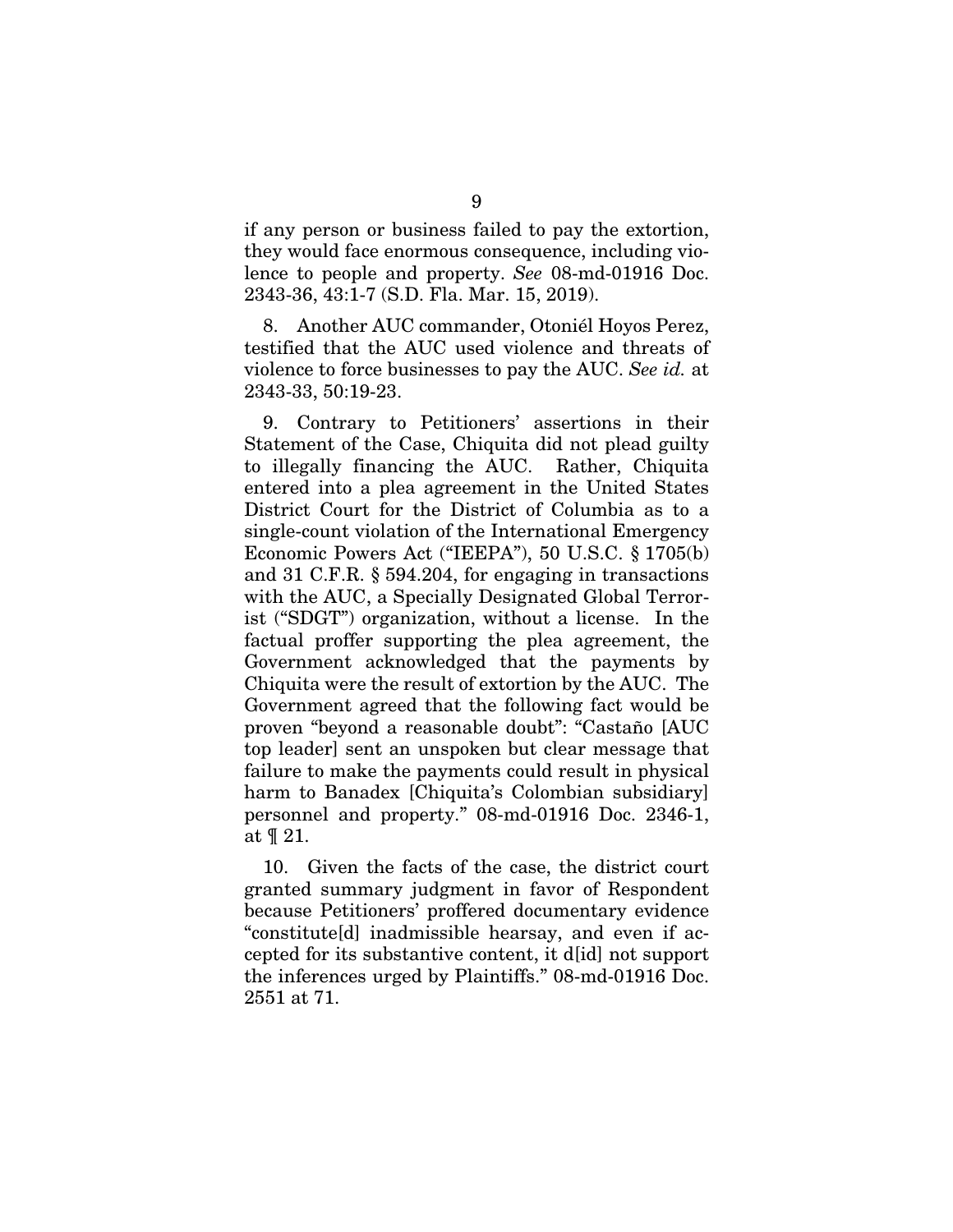The district court found that:

The proffered circumstantial evidence, standing alone, is too speculative to support a reasonable inference that the AUC more likely than not was responsible for the death of each bellwether victim, and would be insufficient to withstand a directed verdict at trial. The proffered expert testimony on the "likelihood" of AUC involvement in each death, based on geographical and temporal overlays, does not qualify for admission under Fed. R. Evid. 702 because it does not involve the application of reliable methodologies or principles. *Id*.

11. With respect to the use of pseudonyms and the need to shield certain private information under the protective order, Petitioners' hyperbole that the "Eleventh Circuit put lives at risk" is devoid of evidentiary support in the record and launched only to inflame and incite the Court into granting certiorari.

12. At the close of discovery and on the basis of a full record, Respondent moved to preclude the use of pseudonyms and to modify the protective order to lift protections of certain private facts, in connection with then-upcoming summary judgment and trial proceedings. Respondent did so on a discovery record that clearly proved these protections were not warranted, but rather part of Petitioners' 15-year strategy of making incendiary allegations and wounding the reputation of the Respondent and its executives with no evidence, only speculation, innuendo and rumor. Indeed, many of the pseudonymous plaintiffs testified at deposition that they had never been harmed or even threatened because of their involvement in this litigation. *See* 08-md-01916 Doc. 2253 at 7-10 (S.D.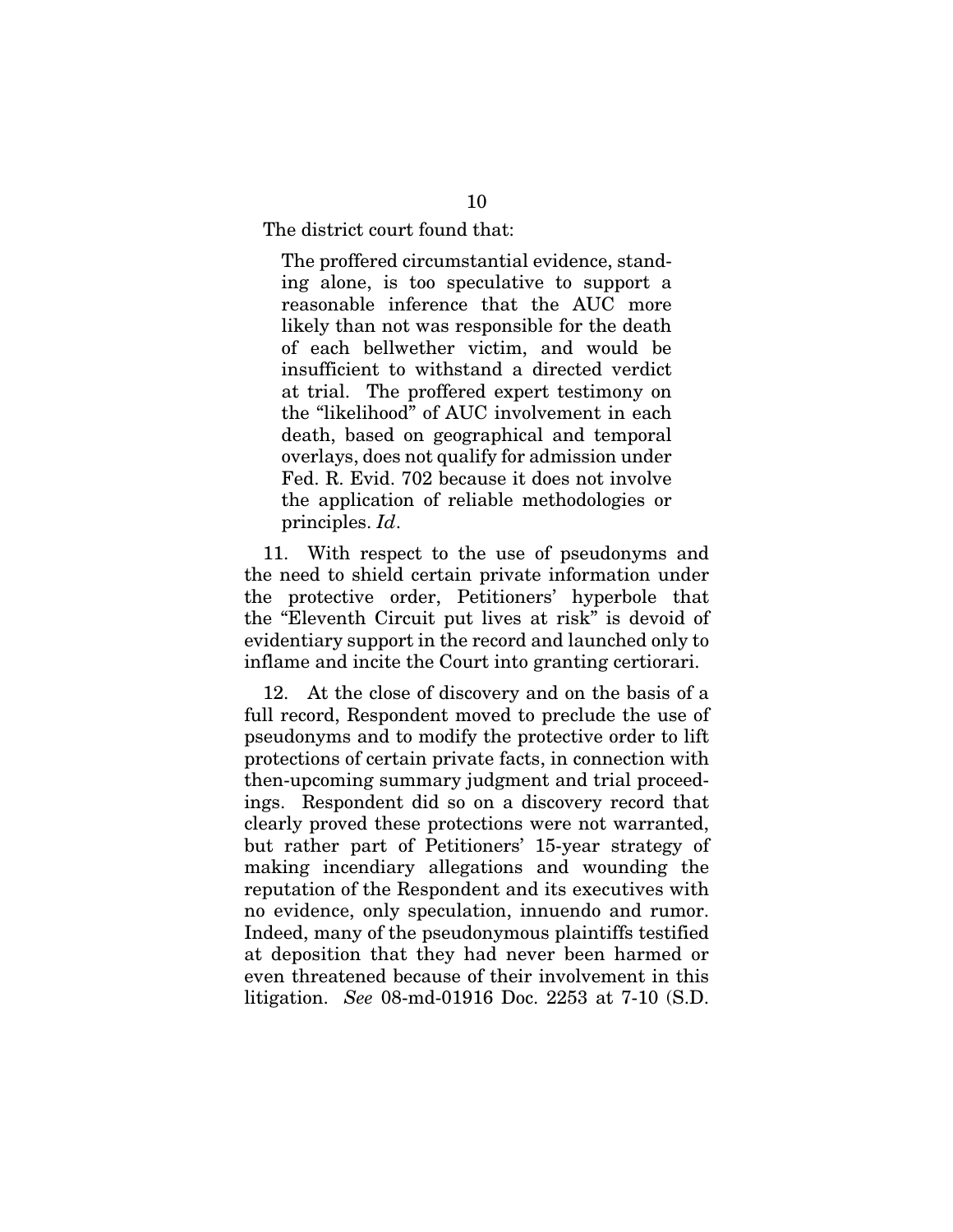Fla. Jan. 30, 2019). Many of them testified that they were not even aware that their claims were being prosecuted under pseudonym. *Id.* 

13. In addition to eliminating the administrative burden, cost and confusion created by the need to file heavily redacted documents and parallel unredacted documents under seal, Respondent filed its motion to protect the constitutionally-based principle of openness in judicial proceedings. Also, Respondent filed its motion in order to allow the public access to the judicial record as it would soon be developed on summary judgment and at trial with nothing hidden but everything open for public scrutiny. *Id*. These principles are important, especially given the history of this case, because anonymity imbues the Petitioners' unfounded claims with a tremendous aura of seriousness, merit and credibility. Without enforcement of these principles, Petitioners could continue their campaign to ruin the reputation of the Respondent and its officers shrouded in a cloak, invisible from public access and scrutiny.

14. Petitioners' rhetoric is the opposite of what is in the record, facts they do not challenge in their Question Presented. They do not raise as an error for the Court to reverse the following findings by the Eleventh Circuit:

To start, the district court had ample comparator evidence to support its ruling. For over a decade, hundreds of plaintiffs have litigated this case under their true names, and yet nothing in the record suggests that they have faced paramilitary retaliation.

. . . Lacking specific evidence, the pseudonymous appellants cite general evidence show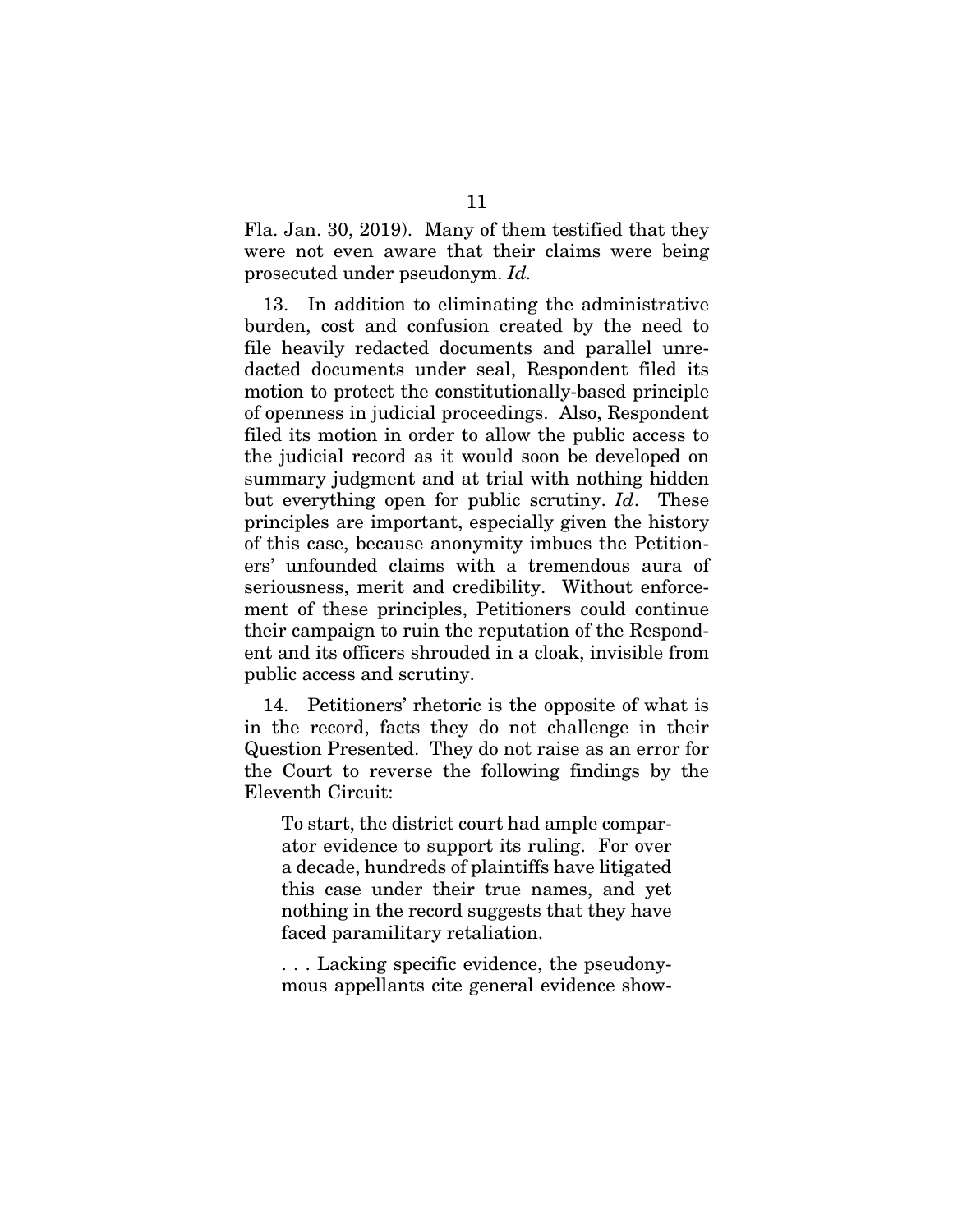ing that those who oppose paramilitary groups or paramilitary-affiliated entities face risks of paramilitary violence. But this evidence does not compel the conclusion that the MDL plaintiffs face those risks.

. . . Indeed, the trial court found that the evidence presented by the appellants supported only "a vague fear [of] retaliation or bias against 'human right[s] defenders' . . . but [did] not explain how their role in this lawsuit . . . would implicate the same interests as those triggered by 'human right[s] defenders' in present-day Colombia." The appellants' "generalized, subjective assertions of fear" were simply not "the kind of risk of physical or other injury" required to treat them differently than other plaintiffs. Much the same analysis was applicable in determining "good cause" under Rule 26(c). *See Gulf Oil Co. v. Bernard*, 452 U.S. 89, 102 n.16 (1981) ("To establish 'good cause' for a protective order under Federal Rule of Civil Procedure 26(c), the courts have insisted on a particular and specific demonstration of fact, as distinguished from stereotyped and conclusory statements." (quotation omitted and alterations adopted)). And without a distinct concrete harm justifying good cause, the appellants were no more entitled to protection from disclosure of their identities than they were to file pleadings under pseudonyms. Pet. App. 16a-24a.

15. Petitioners had ample opportunity in the district court to prove that they were in danger as a result of choosing to be plaintiffs in a lawsuit in the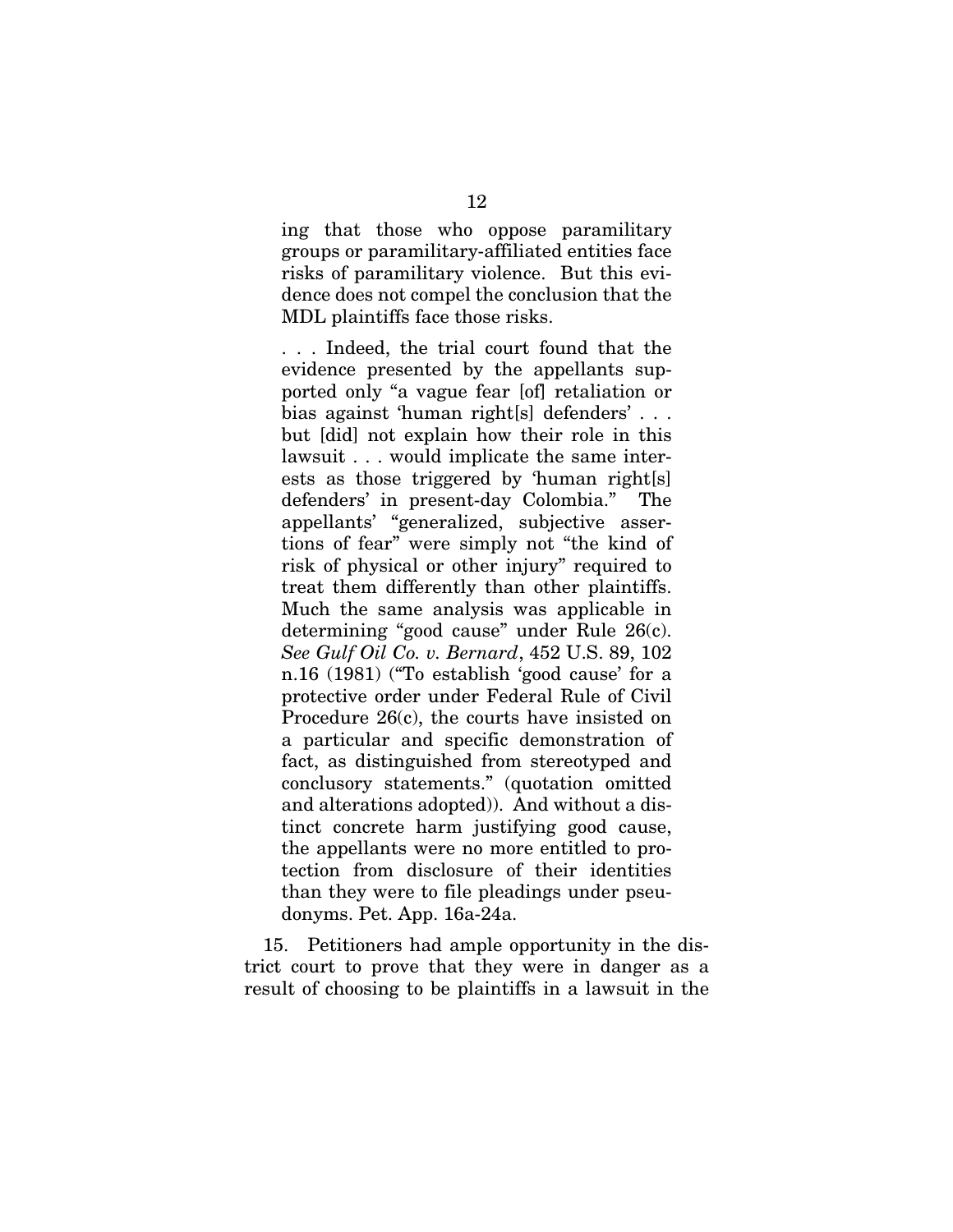courts of the United States. The record clearly establishes that they did not do so. Neither the district court nor the Eleventh Circuit is to blame for Petitioners' lack of evidence.

### REASONS TO DENY THE WRIT

## I. For Decades, Federal Courts Have Uniformly Applied the Same Burden of Proof Standard Applied by the Eleventh Circuit.

Petitioners assert that there is "chaos" in this area of the law related to modifying protective orders. In support of this proposition they cite but one 36-yearold district court case, *H.L. Hayden Co. v. Siemens Med. Sys. Inc*., 106 F.R.D. 551, 552 (S.D.N.Y. 1985), and on this authority exaggerate further: "that inconsistency and unpredictability has endured for decades now, with no end in sight." Pet. 6.

Yet the district court in *Hayden* articulates the law "in this area" of protective order modification exactly the same way as did the Eleventh Circuit below.

Far from "chaos," this area of the law has remained the same, has been clear and has been readily discernable by both courts and litigants for nearly four decades.

Specifically, the district court in *Hayden* described the burden of proof for modification of protective orders as follows:

Despite the language of Rule 26(c), which requires a party advocating non-disclosure to show good cause for a protective order, an order or agreement requiring confidentiality may occasionally be made without the requisite showing of good cause . . . The courts have required the party or parties opposing modi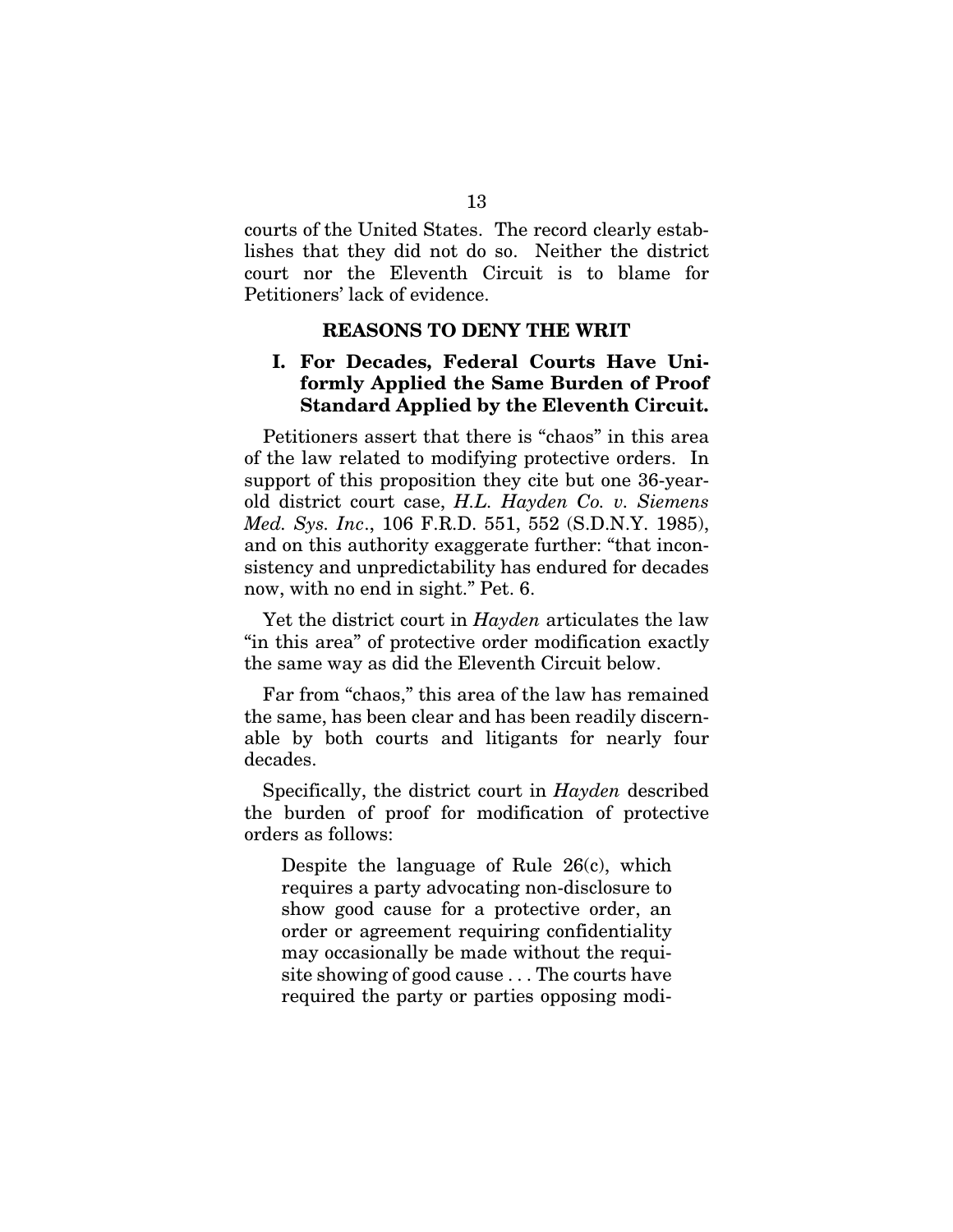fication of such orders and agreements [i.e., those entered without a showing of good cause] to bear the burden of establishing the need for continued protection. . . . However, if the issuance of a protective order was supported by a showing of good cause, the burden of persuasion is typically placed on the party seeking modification.

*H.L. Hayden Co.*, 106 F.R.D. at 554. The Eleventh Circuit articulated the burden exactly the same way:

We begin with a review of the law. Federal Rule of Civil Procedure 26(c) allows a court to issue a protective order upon a finding of good cause. *See* Fed. R. Civ. P. 26(c) ("The court may, for good cause, issue [a protective order]."). The plain text of the rule suggests that a district court must find good cause to issue a protective order. *See id.* But as we've recognized, district courts often issue stipulated protective orders without finding good cause. *See Chi. Tribune Co. v. Bridgestone/ Firestone, Inc.* 263 F.3d 1304, 1307 (11th Cir. 2001) (per curiam). . . . In *Chicago Tribune* . . . we recognized that the party seeking continued protection from the stipulated order (i.e., the party opposing the modification) had never established good cause for the protection in the first place. . . . For this reason, we placed the burden of establishing good cause in the first instance on the party seeking the protection . . . When faced with a motion to modify to [sic] a *stipulated* protective order, the party seeking the stipulated order's protection must satisfy Rule 26(c)'s good cause standard. The bur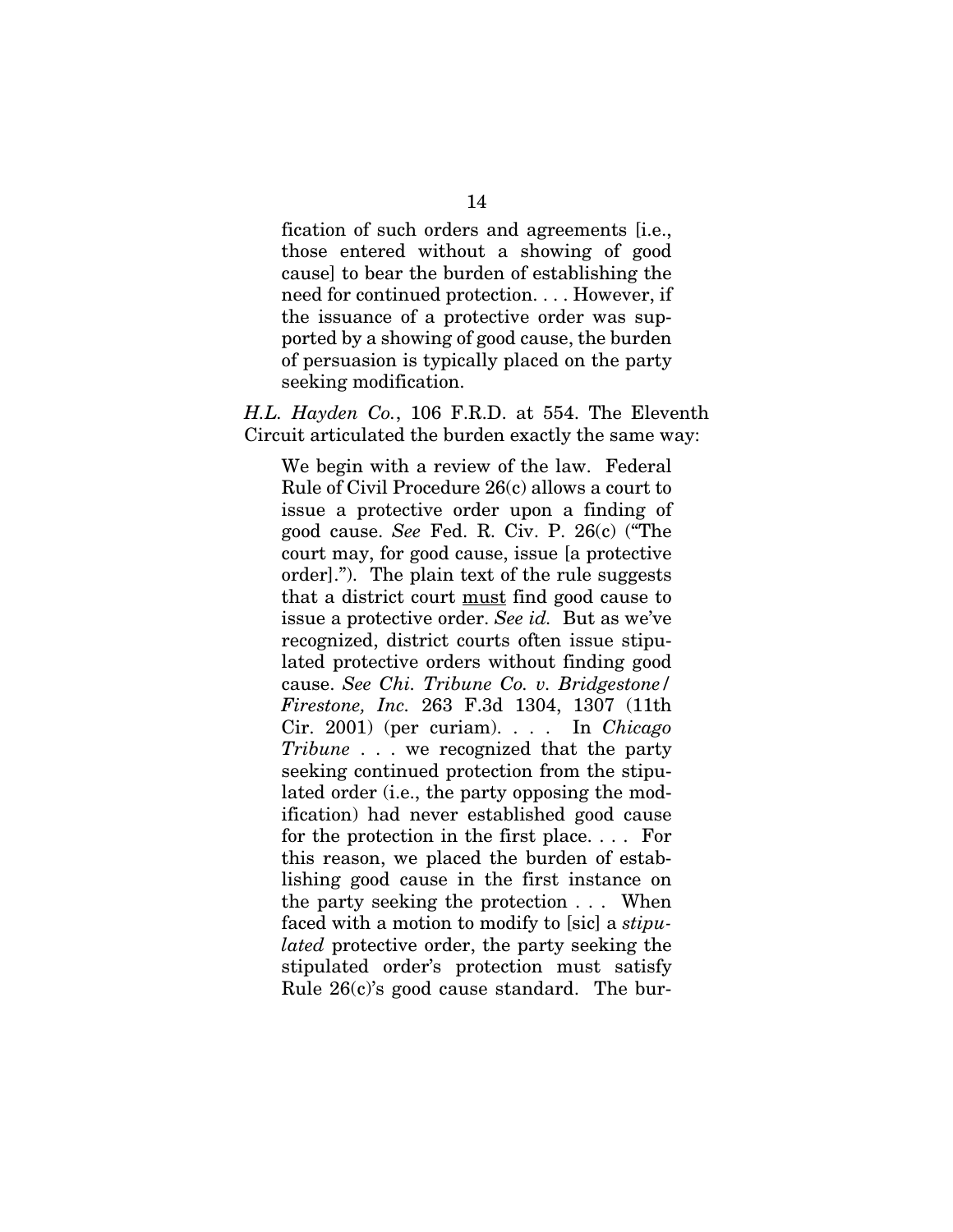den differs, though, when a court enters a *disputed* protective order after finding good cause. . . . once a party has established good cause under Rule 26(c), the party moving to modify the protective order bears the burden to establish good cause for the modification.

Pet. App. 19a-21a (emphasis and alterations in original). Petitioners cite no case in the 36 years between *Hayden* and the Eleventh Circuit's decision that holds differently. There are, however, many cases in accord, all holding that if good cause was not shown for the original protective order, the burden of showing good cause is on the party seeking continued confidentiality protection. *See H.D. Media Co. v. United States Dept. of Justice (In re: National Prescription Opiate Litig.)*, 927 F.3d 919, 931 (6th Cir. 2019); *Phillips ex rel. Estates of Byrd v. General Motors Corp.*, 307 F.3d 1206, 1211 n.1 (9th Cir. 2002); *Bayer AG v. Barr Lab.*, 162 F.R.D. 456, 463-64 (S.D.N.Y. 1995); *Factory Mut. Ins. Co. v. Insteel Industries, Inc.*, 212 F.R.D. 301, 303 (M.D.N.C. 2002). *United States v. Homeward Residential, Inc.*, No. 4:12-CV-461, 2016 WL 279543, at \*4 (E.D. Tex. Jan. 22, 2016) (citing *In re Enron Corp. Sec., Derivative, & ERISA Litig.*, 2009 WL 3247432, at \*3 (S.D. Tex. Sept. 29, 2009)).

## II. Petitioners Attempt to Manufacture a Circuit Split by Mischaracterizing the Eleventh Circuit's Decision.

Petitioners assert that the Eleventh Circuit made an "assumption" that the stipulated order was entered without a showing of good cause, and argue that "it makes no sense to assume that because an order was stipulated, its good cause is suspect." Pet. 30. The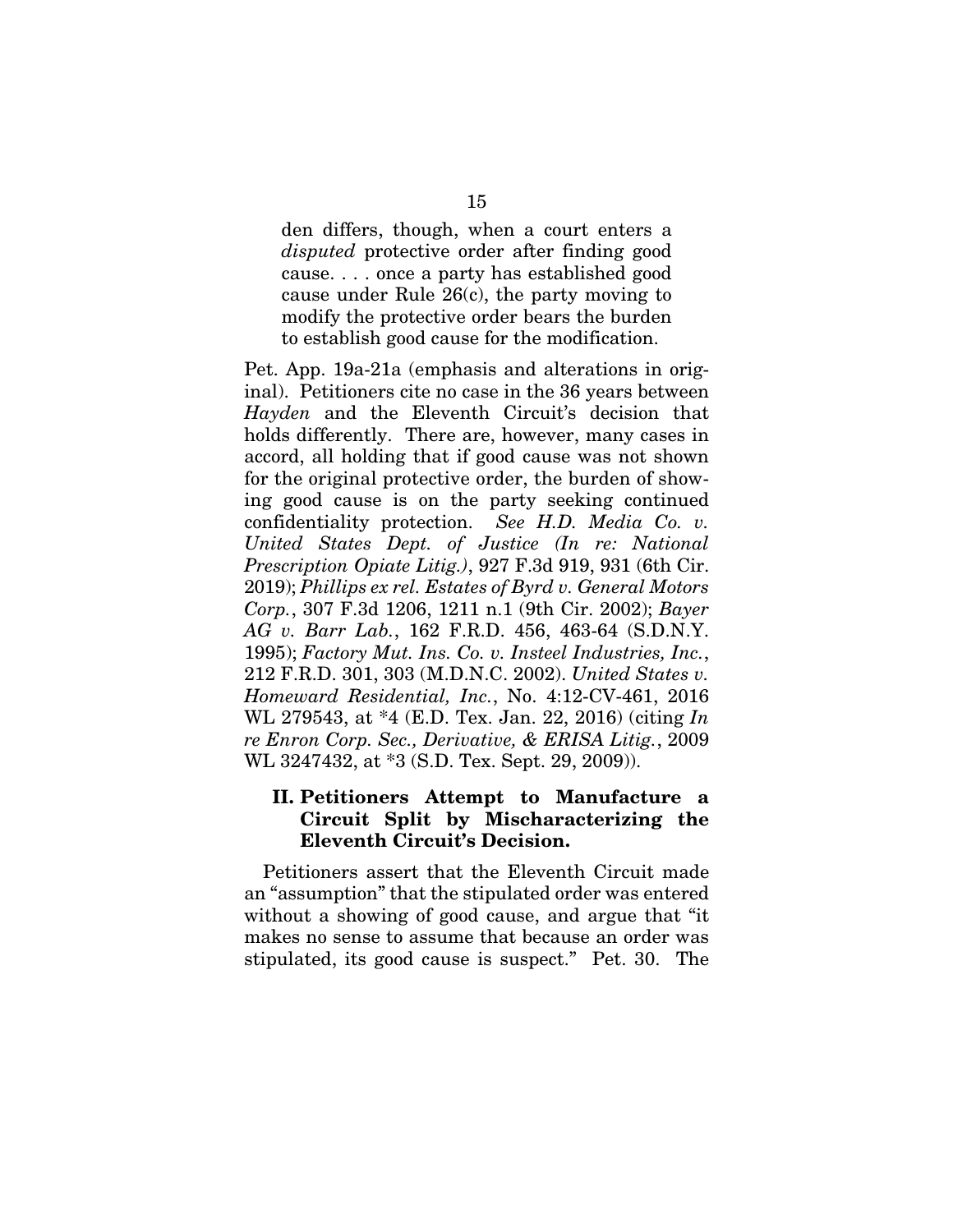Eleventh Circuit assumed nothing. What it did was thoroughly examine the factual record, correctly apply the abuse of discretion standard and find that no good cause was shown by the Petitioners in the district court, in the first instance.

As the Eleventh Circuit explained in *Chicago Tribune*, it is not unusual for district courts to initially issue stipulated protective orders without finding good cause, deferring that finding to a later point in the litigation. *See Chicago Tribune Co. v. Bridgestone/Firestone, Inc.*, 263 F.3d 1304, 1307-08 (11th Cir. 2001). This practice in the district courts is not a violation of Fed. R. Civ. P. 26, but rather a practical rule or method of convenience that "replaces the need to litigate the claim to protection document by document, and postpones the necessary showing of 'good cause' required for entry of a protective order until the confidential designation is challenged." *Id.* at 1307. This practical rule is hardly new or controversial and has been used by district courts for decades in order to preserve judicial and party resources by making the pretrial phase of cases, especially in complicated MDL matters, more efficient. *See H.L. Hayden Co.*, 106 F.R.D. at 554. Indeed, the protective order entered by the district court here employed this practical rule, providing that any party could challenge the designation of "any material" as confidential and apply to the Court for a determination. If such application were made, the "producing party" seeking to maintain confidentiality protections "bears the burden of establishing that the designation is proper." Pet. App. 48a-49a (Paragraph 8 of the Protective Order).

The Amici law professors do not seem to appreciate this practical rule and how it operates to streamline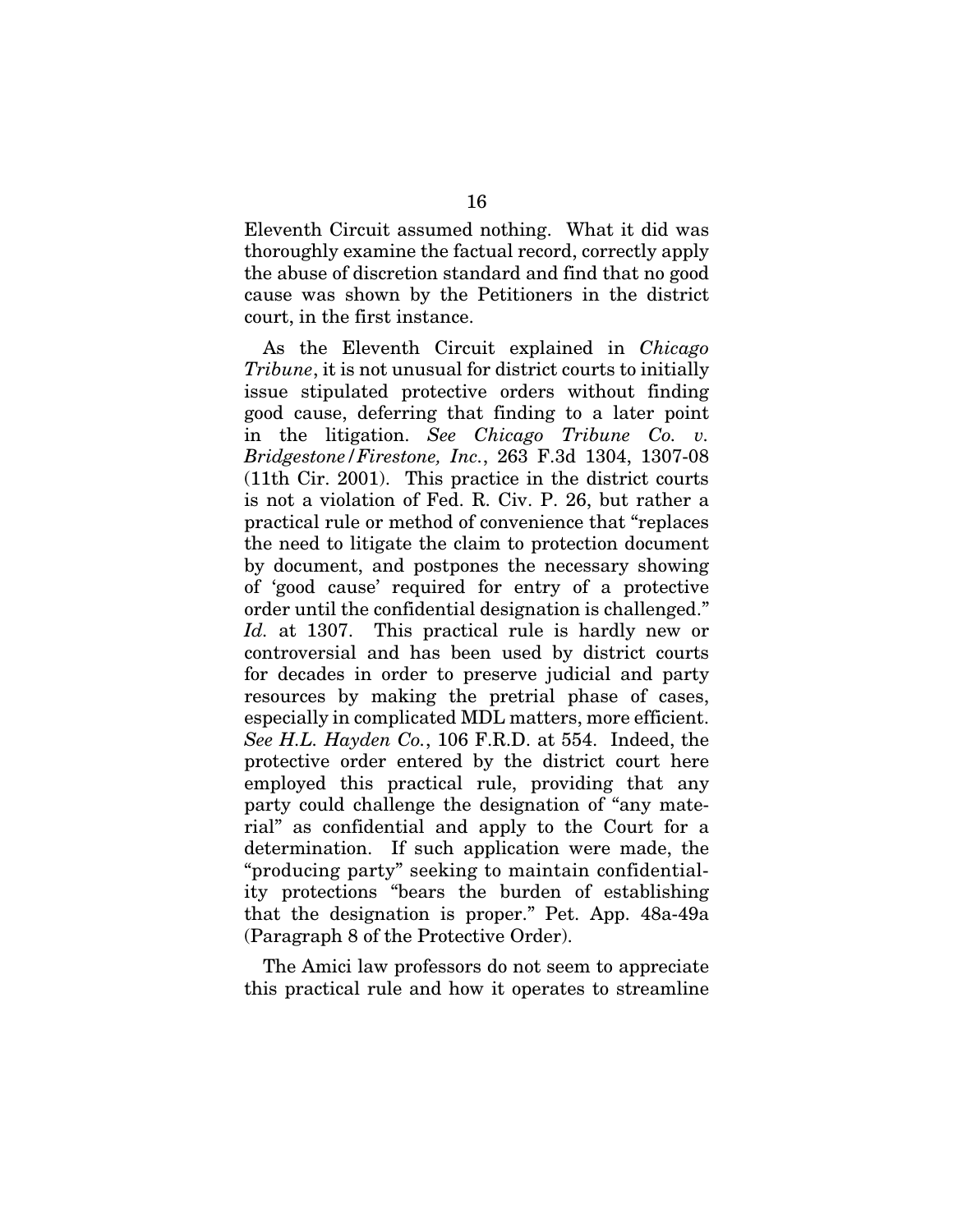pretrial litigation. Contrary to what the professors argue, the Eleventh Circuit does not "disregard" Rule 26(c)'s good cause requirement, but merely recognizes that in some cases that determination is postponed to a later point in the litigation.

Nor does the Eleventh Circuit "except any kind of protective order from the 'good cause' requirement." *See* Brief for Civil Procedure Law Professors as Amici Curiae Supporting Petitioners at 3. Just the opposite is true. The Eleventh Circuit held that the good cause requirement of Rule 26(c) must always be met, and always met in the first instance by the party seeking to keep information private and out of the public judicial record. If this burden is met at the time the protective order is first entered, which is usually the case with disputed or contested protective orders, then the Eleventh Circuit correctly states that "once a party has established good cause under Rule 26(c), the party moving to modify the protective order bears the burden to establish good cause for modification." Pet. App. 21a. On the other hand, if the facts in the record show that this burden was not met at the time the protective order was initially entered, which is often the case with stipulated protective orders, then the Eleventh Circuit also correctly states that the converse is true and "the burden of establishing good cause in the first instance is placed on the party opposing the modification," given that it had not previously shown good cause. Pet. App. 20a.

The Petitioners and professors mischaracterize the foundation of the Eleventh Circuit's decision. The Eleventh Circuit made a fact-bound determination that there was no showing of good cause at the time the protective order was initially entered. The burden, therefore, remained with the Petitioners. This deci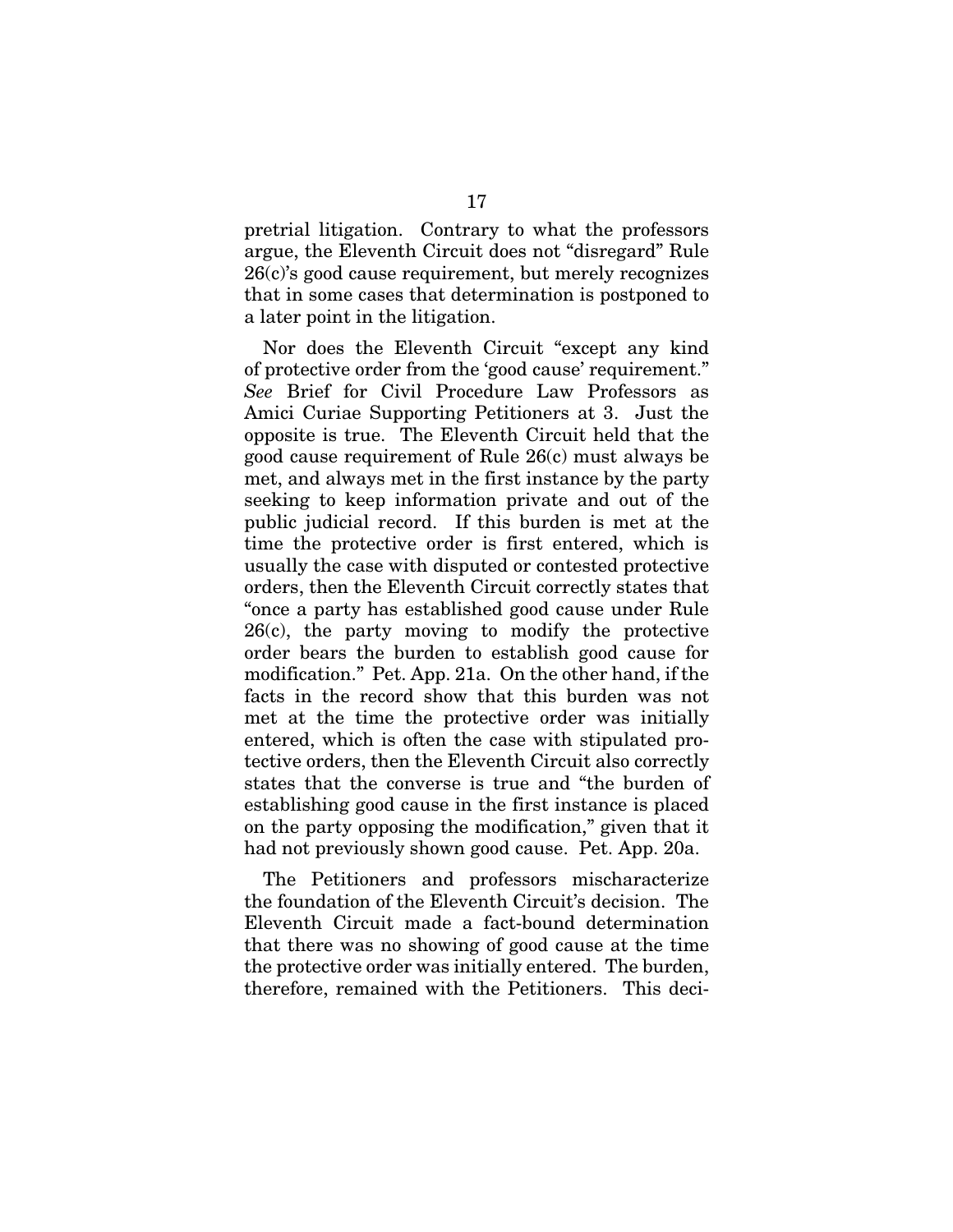sion is not only logical and correct, it is consistent with the holding of every court that has found, as a matter of fact, that there was no showing of good cause in the first instance.

The Petitioners and professors, in their zeal to criticize, fail to acknowledge that the Eleventh Circuit's position regarding timing of the good cause determination in some cases is identical to that in the Federal Judicial Center's Manual for Complex Litigation (4th ed. 2004), §11.432, which the professors cite with approval:

When the volume of potentially protected materials is large, an umbrella order will expedite production, reduce costs, and avoid the burden on the court of documentby-document adjudication. Umbrella orders provide that all assertedly confidential material disclosed (and appropriately identified, usually by stamp) is presumptively protected unless challenged. Such orders typically are made without a particularized showing to support the claim for protection, but such a showing must be made whenever a claim under an order is challenged.

One principle the professors do not and cannot dispute is that whenever the good cause determination is made, the party seeking protection must, in the first instance, establish good cause to rebut the constitutionally embedded principle of openness of judicial proceedings in order to keep information secret and out of the public scrutiny.

Only a false conflict is presented by Petitioners. There is no dispute in the federal courts that if the facts of a case establish that there was no showing of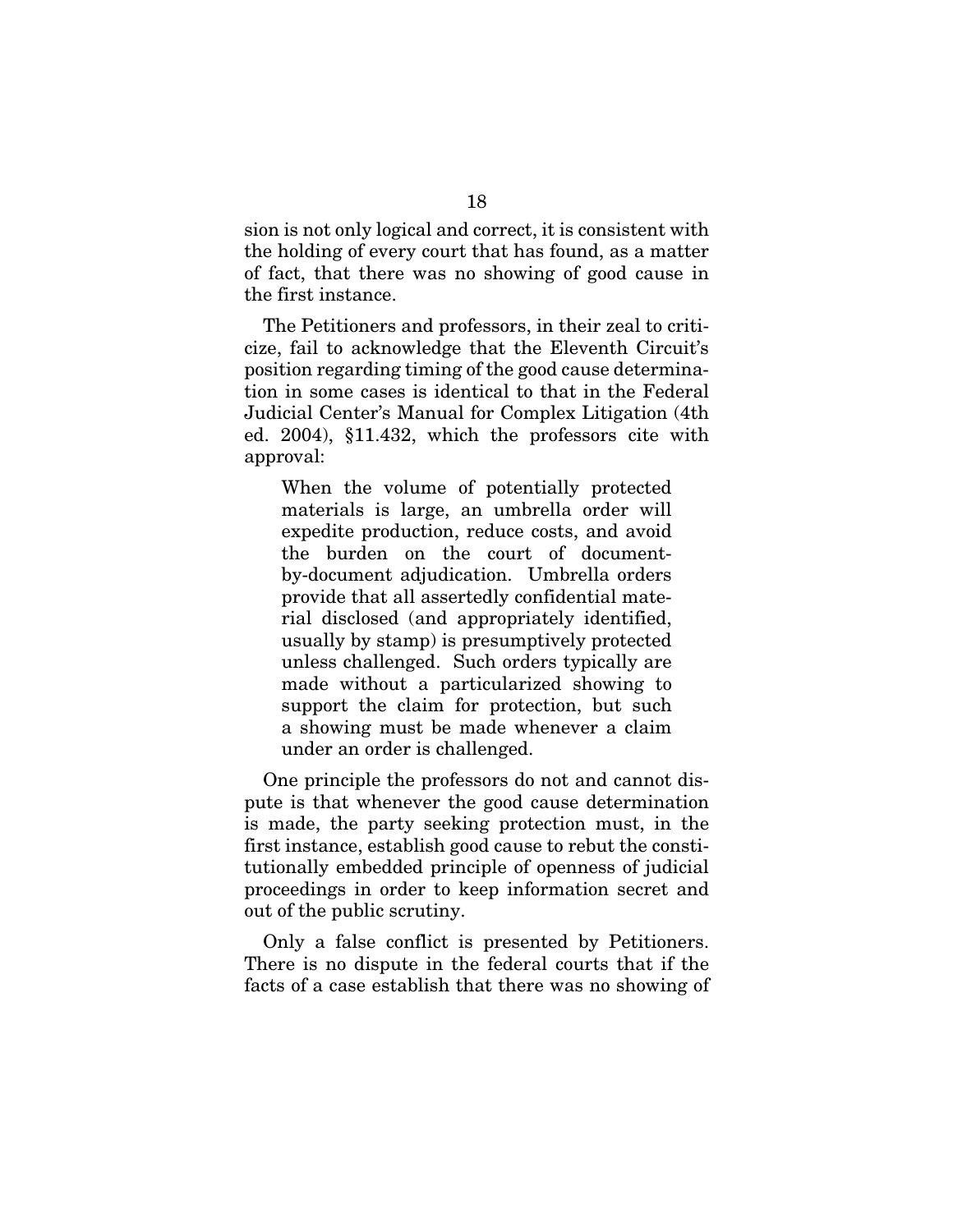good cause in the first instance, the burden is on the party seeking the continued protection; but if the facts of a case show that good cause was shown for the protective order in the first instance, then the burden is on the party seeking to modify it.

### III. There Is No Three-Way Circuit Split.

All circuit courts that have addressed this issue agree with the Eleventh Circuit. In *H.D. Media Co. v. United States Dept. of Justice*, the Sixth Circuit held that when a district court enters a stipulated protective order without making a finding of good cause, then upon the filing of a motion to modify, the burden of demonstrating good cause remains with the party seeking protection. 927 F.3d at 931. The Sixth Circuit relied on a decision by the Ninth Circuit in *Phillips*, 307 F.3d at 1211 n.1 ("The burden of proof will remain with the party seeking protection when the protective order was a stipulated order and no party had made a 'good cause' showing.").

The cases Petitioners cite from the Seventh and Second Circuits do not conflict with the Eleventh Circuit's decision. First and foremost, none of the cases involve the central fact found by the district court and affirmed by the Eleventh Circuit upon review of the record: a protective order issued without an initial showing of good cause. This finding by the Eleventh Circuit is dispositive of the Petition. Furthermore, it was not raised by Petitioners in the questions presented as an error for the Court to review. It is, therefore, waived and not properly before the Court. *See* Sup. Ct. R. 14.1(a); *Izumi Seimitsu Kogyo Kabushiki Kaisha v. United States Phillips Corp.*, 510 U.S. 27, 34 (1993) ("Our faithful application of Rule 14.1(a) thus helps ensure that we are not tempted to engage in ill-considered decisions of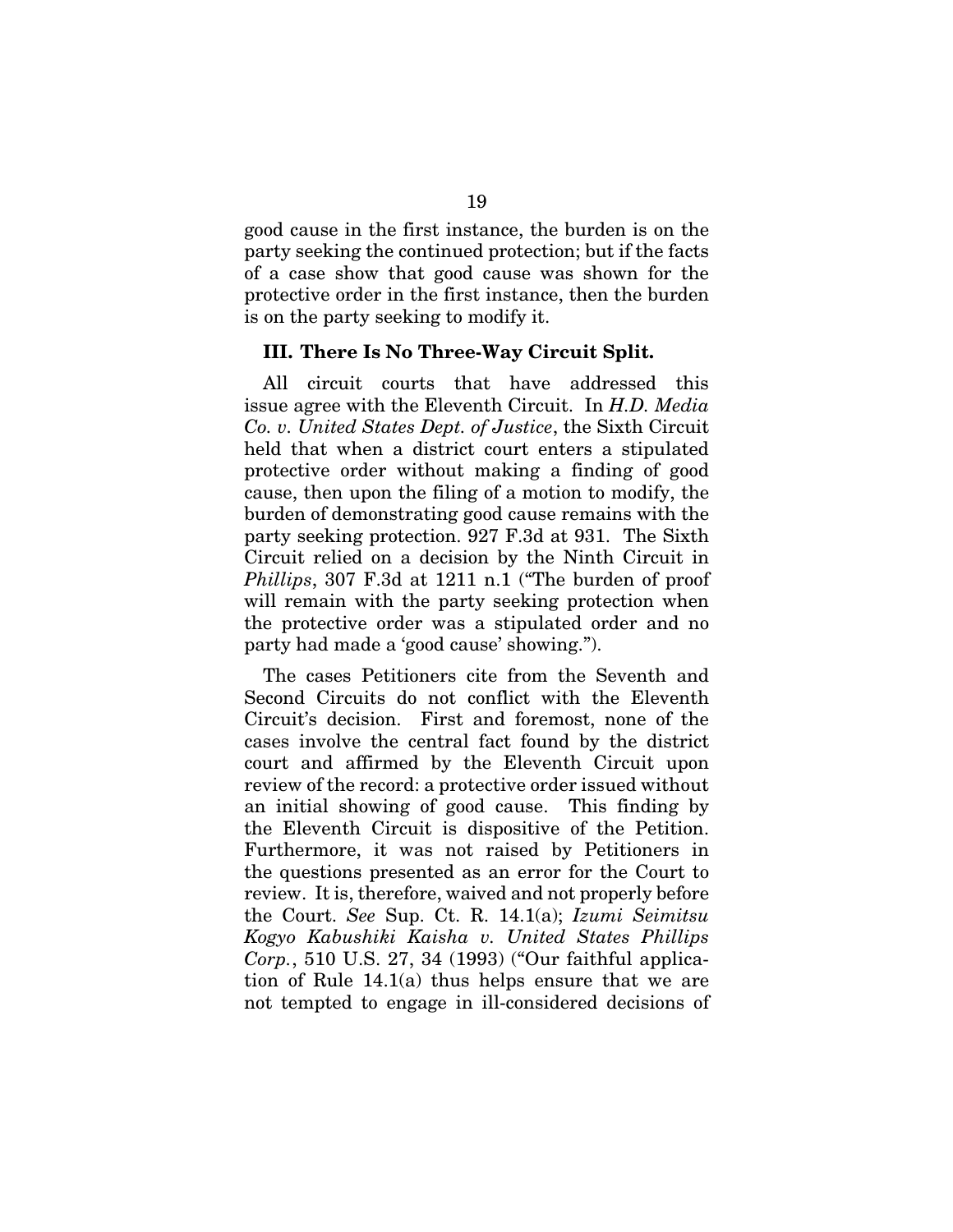questions not presented in the petition."); *Yee v. City of Escondido*, 503 U.S. 519, 536 (1992) ("Rule 14.1(a) forces the parties to focus on the questions the Court has viewed as particularly important, thus enabling us to make efficient use of our resources."). Although the foregoing disposes of the Petition, there are several other reasons why none of the cases cited by Petitioners present a circuit conflict.

The Seventh Circuit's decision in *Heraeus Kulzer, GMBH v. Biomet, Inc.*, 881 F.3d 550 (7th Cir. 2018), actually undermines Petitioners' position. In *Heraeus Kulzer*, good cause was shown by the defendant for entry of the original protective order. *Id*. at 555. The Seventh Circuit's holding, therefore, that plaintiff—as the party moving to modify a protective order entered for good cause should bear the burden of proof (*see id.*  at 567)—is entirely consistent with the Eleventh Circuit's decision below.

Moreover, *Heraeus Kulzer* was an action under 28 U.S.C. § 1782, a statute which allows a party to file suit in a district court to obtain discovery for use in a foreign investigation, lawsuit or open legal proceedings. *Heraeus Kulzer, GMBH*, 881 F.3d at 554. There, the plaintiff initiated the § 1782 action to obtain discovery from the defendant to use in the plaintiff's misappropriation of trade secrets lawsuit against the defendant in Germany. *Id.* at 555. Actions under § 1782, of course, are unique and involve considerations in shaping discovery not present in this case. Those considerations focus on "§ 1782(a)'s objective to assist foreign tribunals in obtaining relevant information that the tribunals may find useful . . . ." *See Intel Corp. v. Advanced Micro Devices, Inc.*, 542 U.S. 241, 262 (2004). As *Heraeus Kulzer* demonstrates, in § 1782(a) actions courts must weigh a number of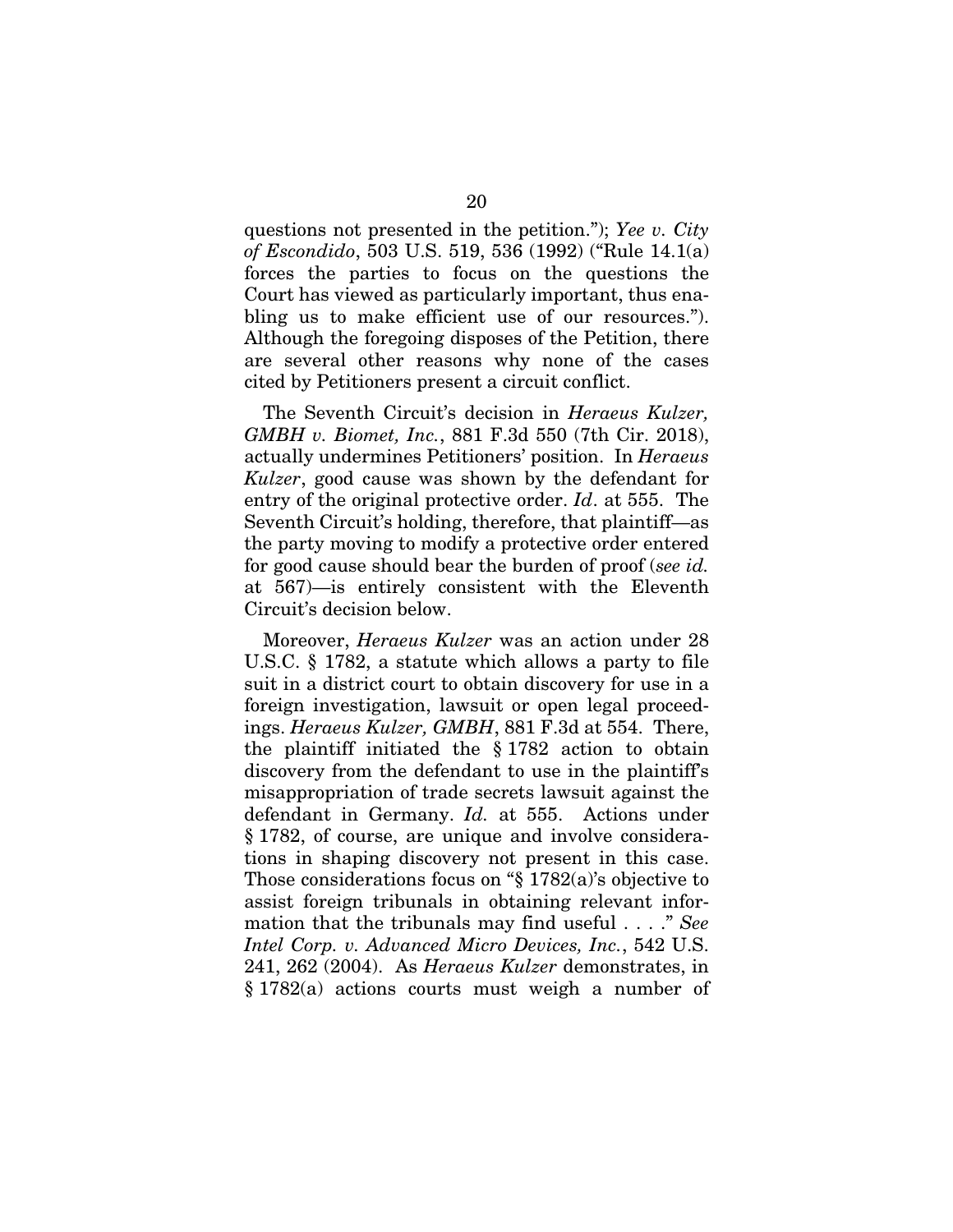complicated factors like whether the terms of a protective order, or its modification, will delay a foreign investigation or impede the enforcement of a foreign judgment. *See Heraeus Kulzer*, *GMBH*, 881 F.3d at 566-68.

Petitioners also cite a case decided forty years earlier, *American Tel. & Tel Co. v. Grady*, 594 F.2d 594 (7th Cir. 1978). That case is easily distinguishable because it involved the United States Government as a nonparty intervenor seeking discovery documents to commence a Sherman Act lawsuit against AT&T in another jurisdiction. *See id.* at 595. Given the unique implications of providing access to the Government to commence a separate proceeding against a party, the Seventh Circuit placed the burden on the government to establish "exceptional circumstances" to intervene and modify the protective order. *See id*. at 597. Moreover, unlike here, there was no finding by either the trial court or the Seventh Circuit that the original protective order had been entered without a showing of good cause. *See id.* 

The Second Circuit cases Petitioners cite also fail to show a conflict. In *Geller v. Branic Int'l Realty Corp.*, 212 F.3d 734 (2d Cir. 2000), there was no motion to modify a protective order. Rather, *Geller* involved a motion to implement the full terms of a settlement agreement that contained a provision for the sealing of the entire case file, which the Court had previously ordered. *See id.* at 735-37. Upon discovering that the district court had sealed only the settlement agreement, but not the entire case file, a party asked the district court to implement the sealing provision related to the entire case file. *Id.* at 736. As the Second Circuit explained, a district court has specific responsibilities when approving a settlement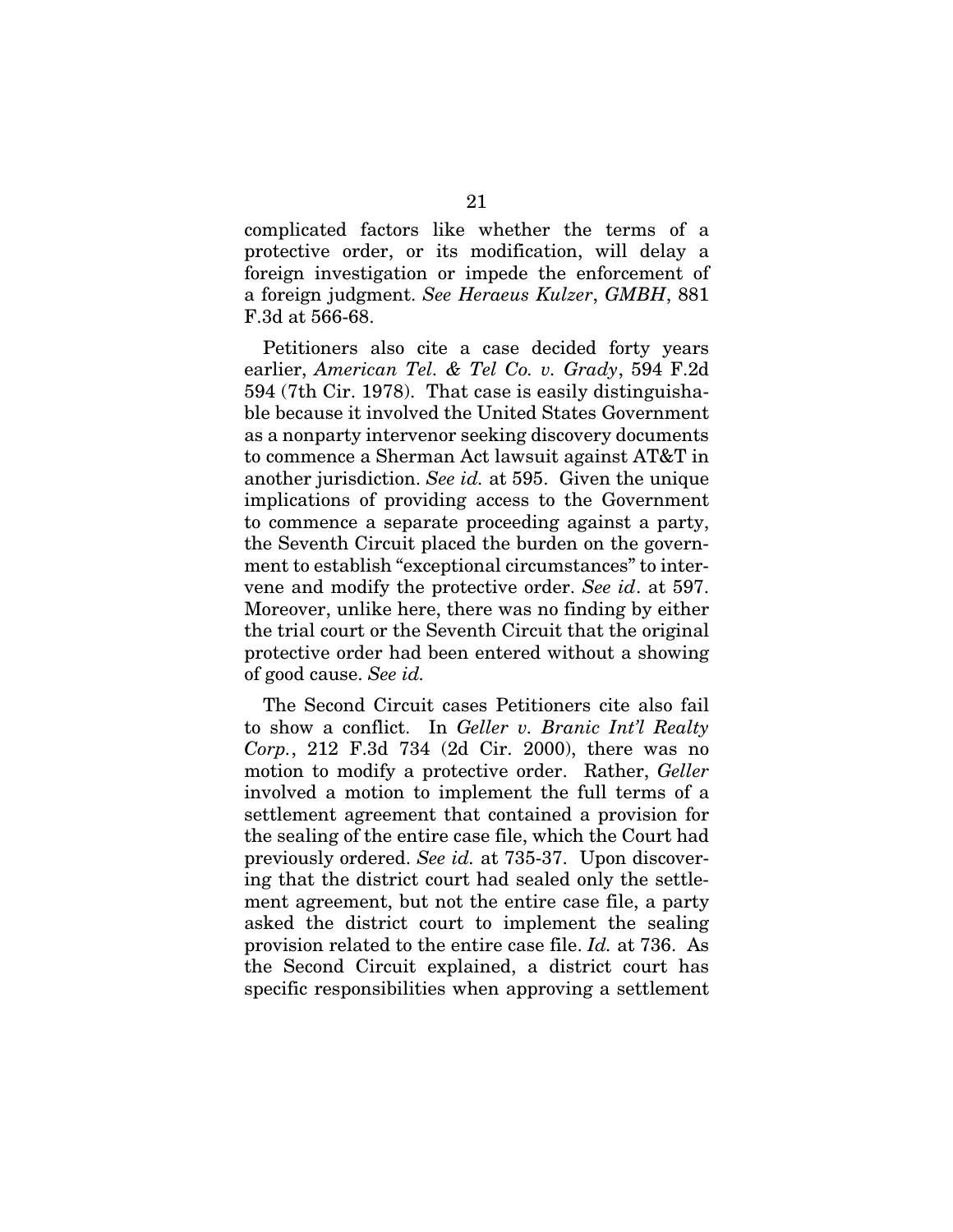agreement that includes a confidentiality order, in that it is required to "carefully scrutinize" the terms before endorsing it. *See id*. at 738. Because the settlement agreement imposed an "obligation" on the district court (*i.e.* sealing the entire case file) and the court agreed to do so by "so ordering" the settlement agreement, the court was thereby bound to abide by its obligation. *See id*. at 737 ("In many cases, a stipulated settlement will contemplate actions that are not within the power of the litigants to perform, but rather lie within the power of the district court ordering the settlement. When a district court 'so orders' a settlement containing such provisions, it is, with some limited exceptions, obliged to perform.").

Here, the temporary, pretrial protective order governing discovery between the parties did not impose obligations on the district court to seal judicial documents after discovery or permit the Petitioners to indefinitely shield their identities in the proceedings. *See* Pet. App. 36a-56a. Thus, there is no applicable rule to be drawn from *Geller*.

Four years later, the Second Circuit ruled that notwithstanding a stipulated pretrial protective order, a district court did not abuse its discretion when it *sua sponte* unsealed judicial documents in connection with summary judgment filings. *Gambale v. Deutsche Bank AG*, 377 F.3d 133, 142 (2d Cir. 2004). As the Second Circuit explained: "The public has a common law presumptive right of access to judicial documents . . . and likely a constitutional one as well." *Id*. at 140 (citations omitted). Accordingly, "[a] district court that concludes that there is a public right of access to judicial documents thus acts within its jurisdiction when it modifies or vacates a protective order to allow that access[.]" *Id*. at 142. The Second Circuit therefore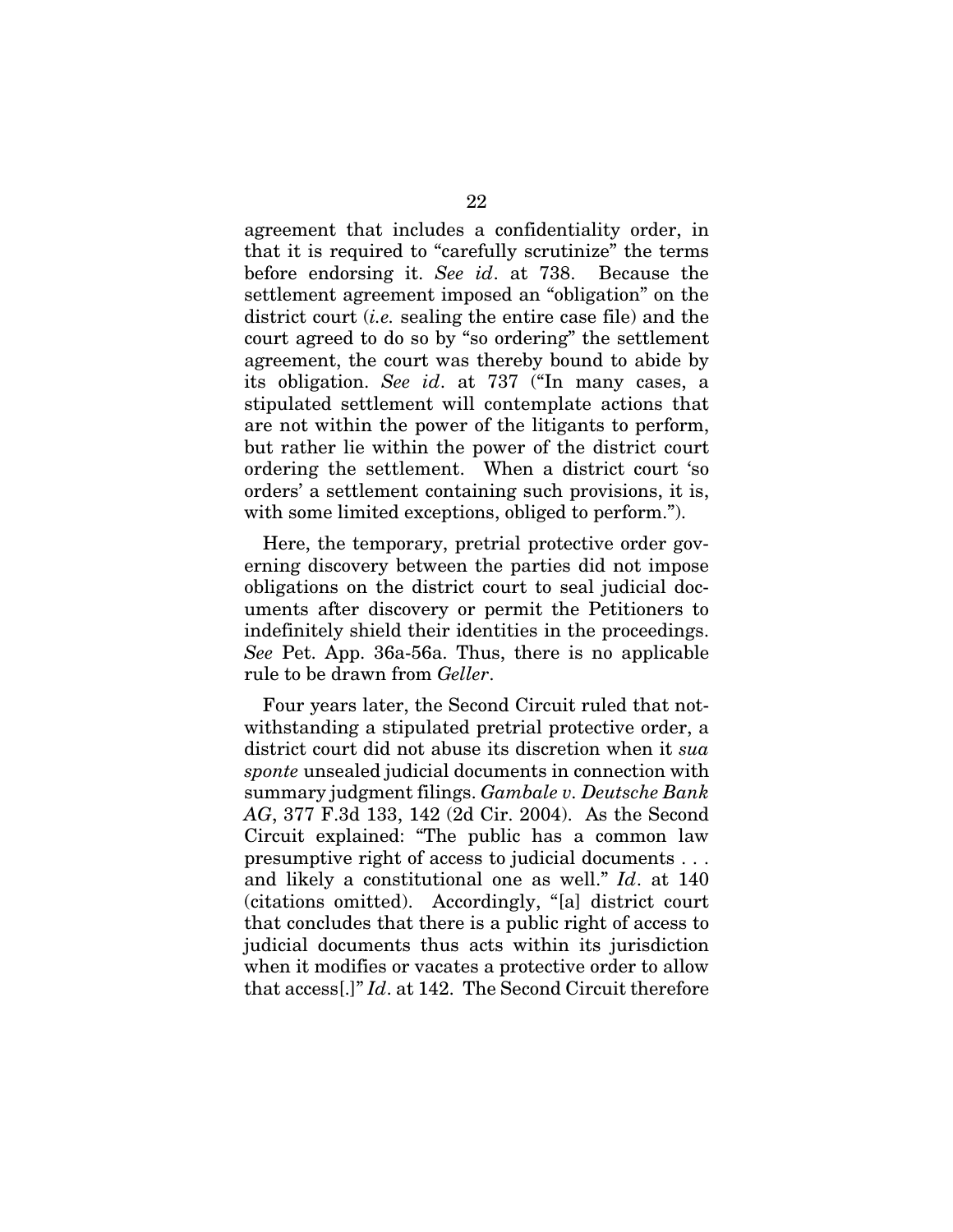ruled that the burden was on the party seeking to withhold the information from the public record to establish "that there was a continuing compelling reason to require that the documents remain under seal." *See id*.

Petitioners also cite *Geller* citing *Martindell v. International Telephone & Telegraph Corp.*, 594 F.2d 291, 296 (2d Cir. 1979) for the proposition that: "Absent a showing of improvidence in the grant of a Rule 26(c) protective order or some extraordinary circumstance or compelling need . . . a witness should be entitled to rely on the enforceability of a protective order . . ." Pet. 16. Like *Geller*, *Martindell* is a case where good cause was shown in the first instance. Courts often use the phrase "improvidence in the grant of a Rule 26(c) protective order" to indicate whether it was or was not entered for good cause. *See, e.g., Martindell*, 594 F.2d at 296. The factual record below is the opposite: no good cause was shown in the first instance. Furthermore, *Martindell* involved the placement of a higher burden on a non-party intervenor, the Government, seeking to use the information in a subsequent prosecution, and therefore is further inapposite. *See id.* at 292. There, the Government, as a nonparty, sought access to deposition transcripts of witnesses who were the subject of a separate criminal investigation. *Id.* Those transcripts and related documents had been sealed pursuant to a stipulation of confidentiality "so ordered" by the district court. *Id.* at 293. The Government sought the deposition transcripts for criminal investigation of the deponents arguing that "it would be unable to secure statements from the witnesses because they would claim their Fifth Amendment rights in any investigative interviews by the Government." *Id*. The district court denied the Government's request because "the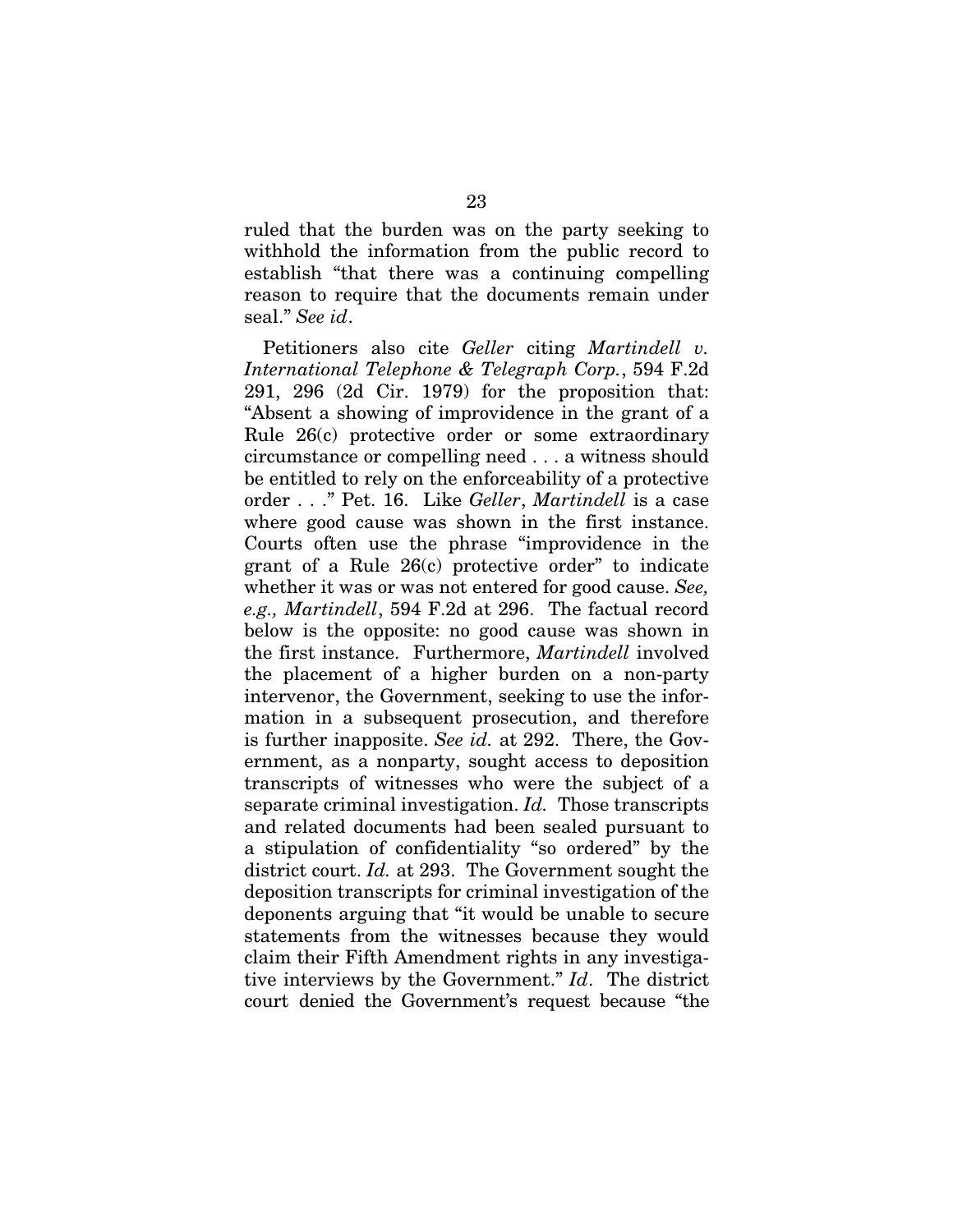requested turnover would raise constitutional issues." *Id*. The Second Circuit affirmed requiring the Government as a nonparty intervenor to show "some extraordinary circumstances" to modify a protective order because "the Government as an investigator has awesome powers which render unnecessary its exploitation of the fruits of private litigation." *See id*. at 296. (quotations omitted).

*SEC v. TheStreet.com*, 273 F.3d 222 (2d Cir. 2001) does not present a conflict. There, the district court held a hearing to determine good cause for entry of the protective order and specifically ruled that good cause had been shown when the order was entered. *Id*. at 227. Additionally, the party seeking access to the materials was a non-party intervenor, a media company. *Id*. at 224. Intervenors generally carry the burden under Federal Rule of Civil Procedure 24 to show a sufficient interest in the litigation they seek to access. *See* Fed. R. Civ. P. 24. Furthermore, given that modification was sought by the media, the Second Circuit affirmed the district court's decision to allow access by applying a balancing test between the privacy rights of the litigants and the interest of the media and public, concluding that the media had a relevant interest in the depositions because they pertained to the interaction of the SEC and the NYSE and that interest outweighed possible reputational harm to the litigants. *TheStreet.com*, 273 F.3d at 234.4

<sup>4</sup> The court also declined to apply the *Martindell* presumption against access to discovery materials because it found that there could be no reasonable reliance on the protective order under the circumstances of the case. *Id*. at 233. For the reasons discussed *infra* at Sections IV and V, the Petitioners here have waived any reliance argument, nor could they be deemed to have reasonably relied on a temporary pretrial order with an express modification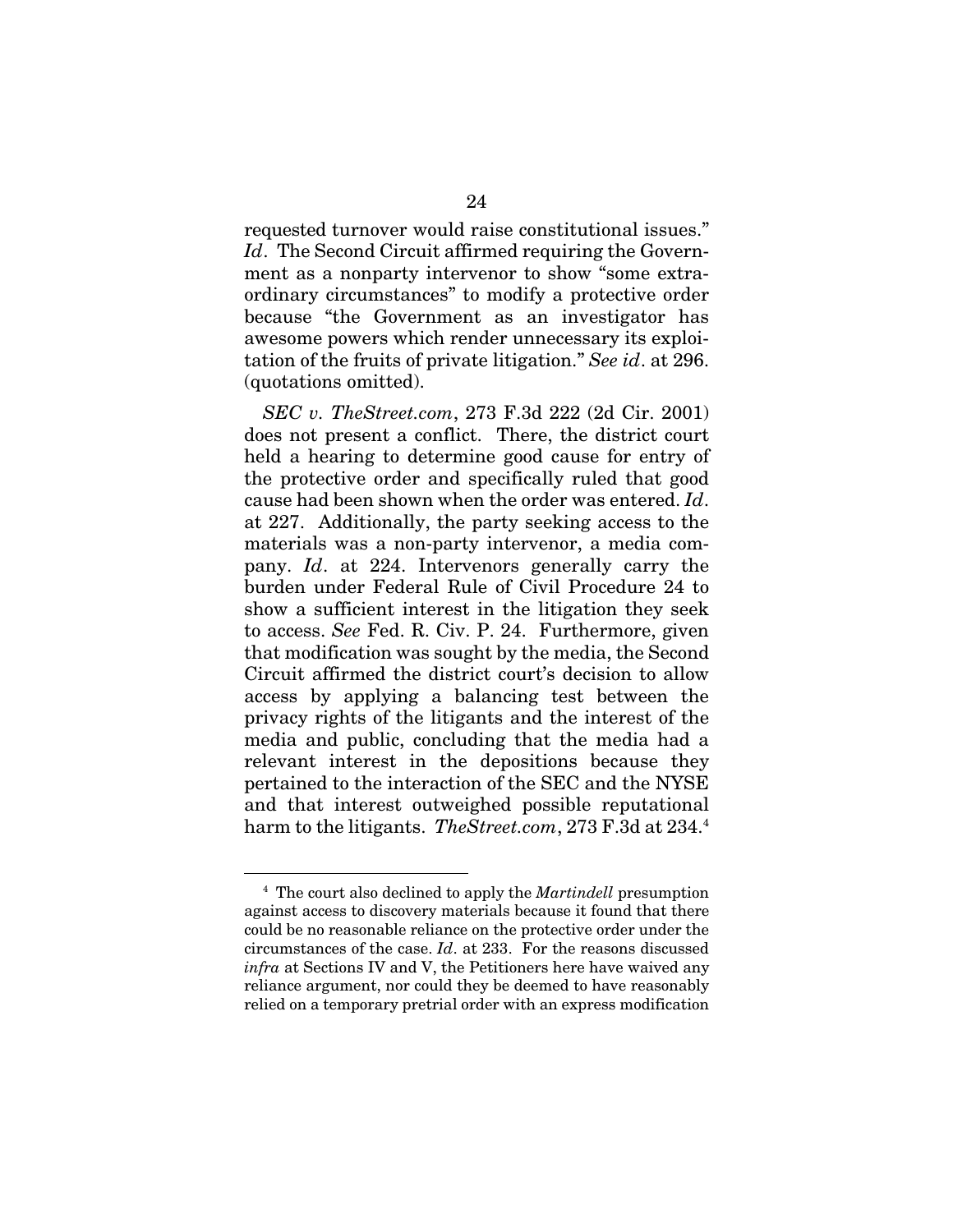The other Second Circuit cases cited at pages 16 and 17 of the Petition arise under many different facts and circumstances than those before the Eleventh Circuit, yet are consistent with the decision below because the protective orders in those cases were entered for good cause. Or, conversely, there is no finding by the courts in those cases that the protective order was entered without good cause. For example, Petitioners also cite *Kiobel by Samkalden v. Cravath, Swaine & Moore LLP*, 895 F.3d 238, 240 (2d Cir. 2018), but that case is easily distinguishable because it involved a § 1782 action brought by the plaintiff seeking discovery materials from the law firm that had previously represented Shell, so that plaintiff could file a second lawsuit in the Netherlands against Shell. *Id*. at 247 ("The decision to alter the confidentiality order without Shell's participation, and without considering the costs of disclosure to Shell, makes this case exceptional, and mandates reversal . . . If foreign clients have reason to fear disclosing all pertinent documents to U.S. counsel, the likely results are bad legal advice to the client, and harm to our system of litigation.").

Petitioners' reliance on a Magistrate Judge's decision in *Nielsen Co. (U.S.), LLC v. Success Sys.*, fares no better, as it was also an attempt by a party to modify a protective order to use protected information "for purposes beyond the present litigation," a second lawsuit. 112 F. Supp. 3d 83, 120-22 (S.D.N.Y. 2015).

provision. *See, e.g., Gambale*, 377 F.3d at 142 n.7 ("[P]rotective orders that are on their face temporary or limited may not justify reliance by the parties. Indeed, in such circumstances reliance may be unreasonable.") (quoting *TheStreet.com*, 273 F.3d at 230- 31).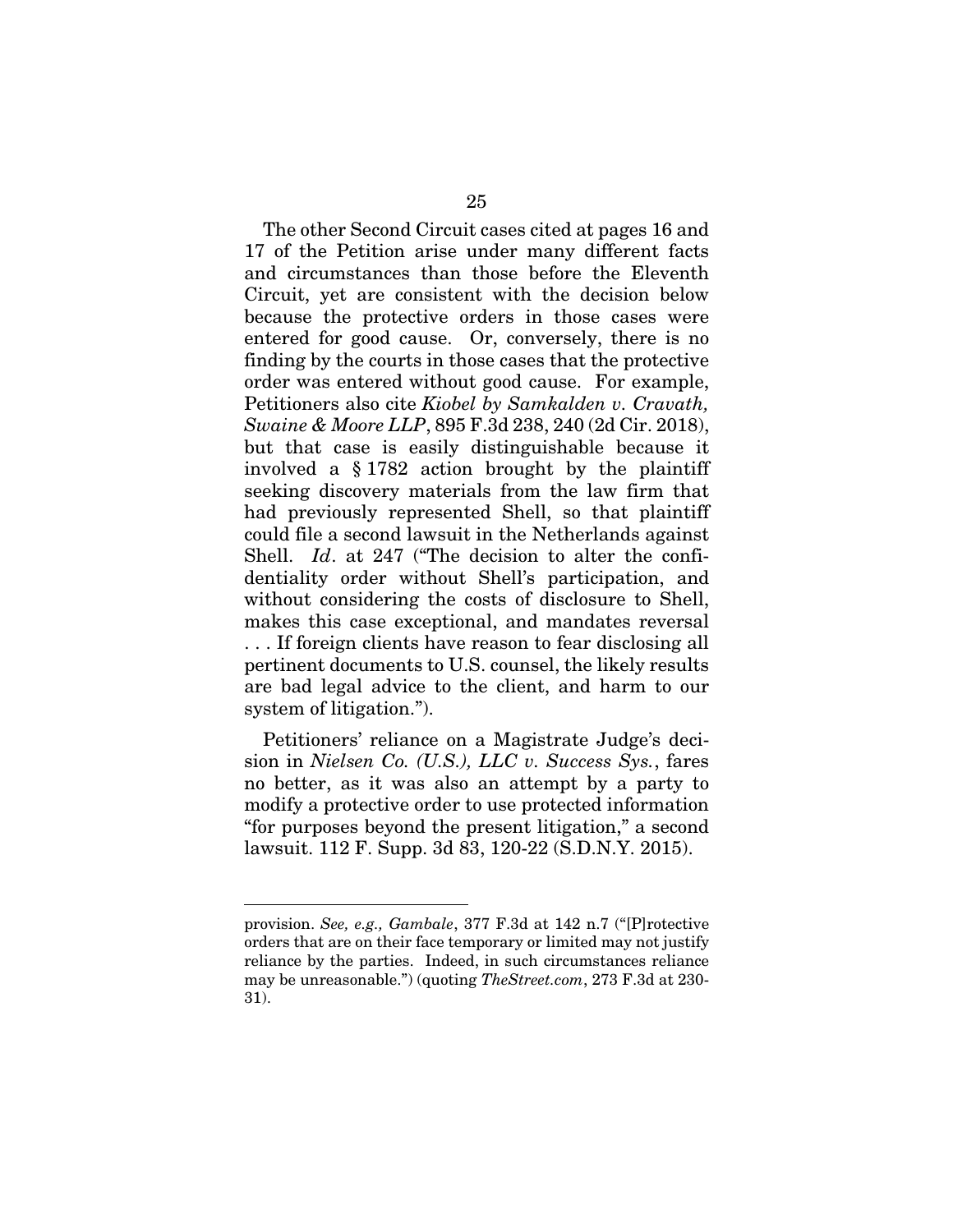The last two cases cited in Section I(A) of the Petition further contradict Petitioners' assertion of a circuit split. Those cases articulate the same burden of proof as the Eleventh Circuit. *See In re Methyl Tertiary Butyl Ether (MTBE) Prods. Liab. Litig.*, 60 F. Supp. 3d 399, 404 n.32 (S.D.N.Y. 2014) ("[I]f the issuance of a protective order was supported by a showing of good cause, the burden of persuasion is typically placed on the party seeking modification." (quoting *H.L. Hayden Co.*, 106 F.R.D. at 554) (emphasis added) (alteration in original)); *Bayer AG*, 162 F.R.D. at 464 ("The Court agrees with *Hayden v. Siemens* that: If good cause was not shown when a protective order was initially issued, then the party seeking to maintain the order should bear the burden of establishing the need for continued protection. However, if the protective order was supported by a showing of good cause, the burden should be on the party seeking modification." (emphasis removed) (citation omitted) (internal quotation marks omitted)).

With respect to the Third Circuit, Petitioners similarly mischaracterize *Pansy v. Borough of Stroudsburg*, 23 F.3d 772 (3d Cir. 1994). *Pansy* is not evidence of a circuit conflict because it is entirely consistent with the Eleventh Circuit's decision. The Third Circuit in *Pansy* meticulously examined the record and found that the order of confidentiality was "improvidently granted," and remanded the case for further proceedings. *Id.* at 792. In doing so it explained that when there is no legitimate or providently granted confidentiality order, then the movant shall have access, but "when that is not the case [i.e., when a protective order has been entered for good cause], the court should require the party seeking modification to show why the secrecy interests deserve less protection than they did when the order was granted." *Id.* at 790.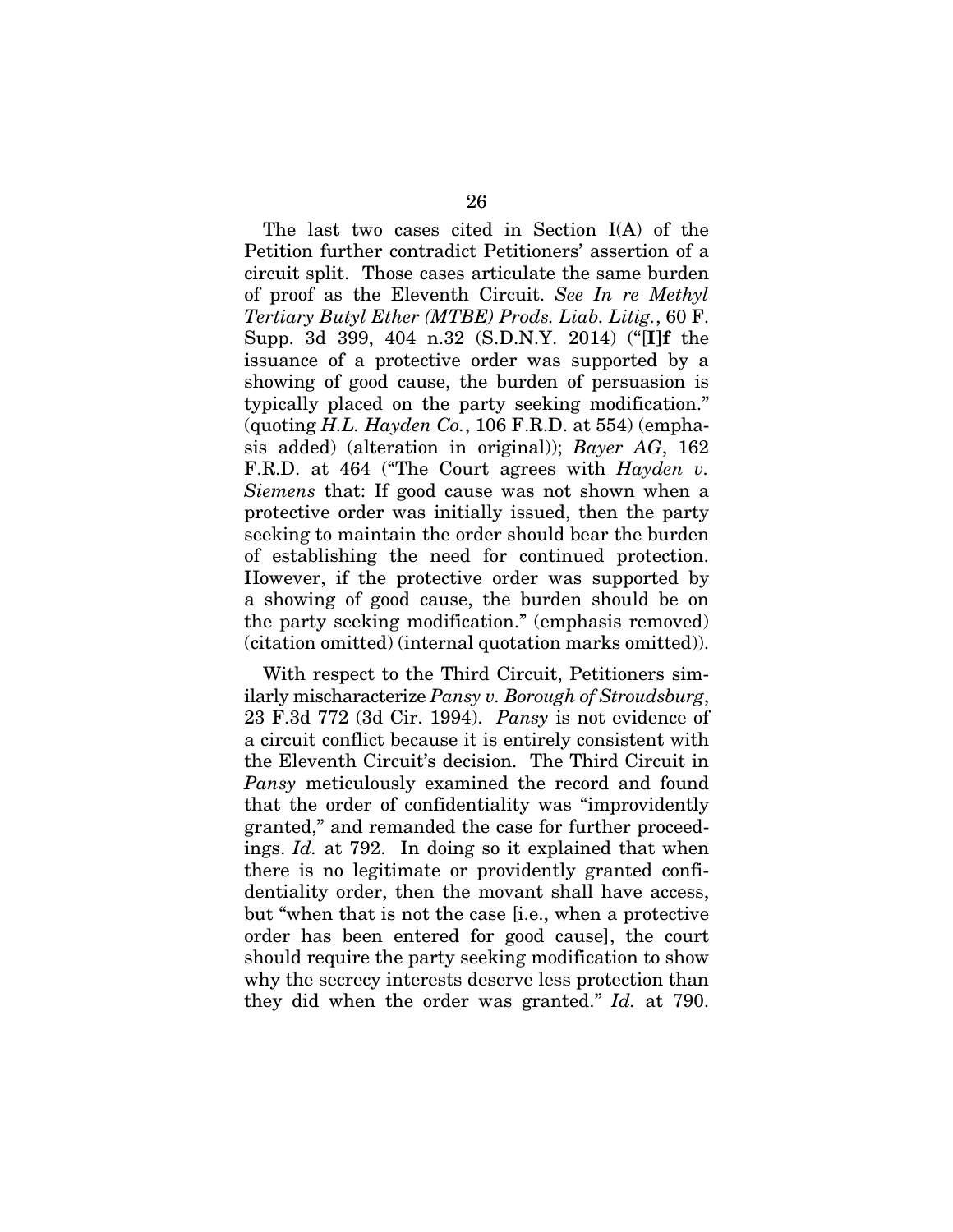Additionally, the *Pansy* court noted that the document at issue did not implicate the presumption of judicial openness. *See id*. at 780-81 ("We have previously recognized a right of access to judicial proceedings and judicial records, and this right of access is 'beyond dispute.'" (citation omitted)).

The law in the Third Circuit evolved further in *In re Avandia Mktg., Sales Pracs. & Prod. Liab. Litig.*, 924 F.3d 662 (3d Cir. 2019). There, the Third Circuit held that where judicial records in summary judgment briefing were at issue, the district court was required to place the burden on the party seeking continued sealing. *See id.* at 669. This is so because "the common law right of access begins with a thumb on the scale in favor of openness—the strong presumption of public access." *Id*. at 676. Thus, "[c]onsideration of the public's right of access must be the starting point, not just one of multiple factors. The scale is tipped at the outset in favor of access." *Id*. The court also held that under a Rule 26 analysis, "[o]nce sealing is challenged, the proponent of sealing must make a particularized showing of the need for continued secrecy if the documents are to remain under seal." *Id*. at 675 n.10.

Far from the Third Circuit being in conflict with the Eleventh Circuit, the common law right of public access doctrine provides a separate and distinct rationale supporting the soundness of the decisions below.5 *See also Heraeus Kulzer, GMBH*, 881 F.3d at

<sup>&</sup>lt;sup>5</sup> Although the decisions in the courts below were not expressly grounded in the common law right of public access doctrine, the dispute arose from Respondent's request to modify the protective order so that the confidential information at issue could be publicly revealed in summary judgment proceedings and at trial. The Court has discretion to "affirm on any ground that the law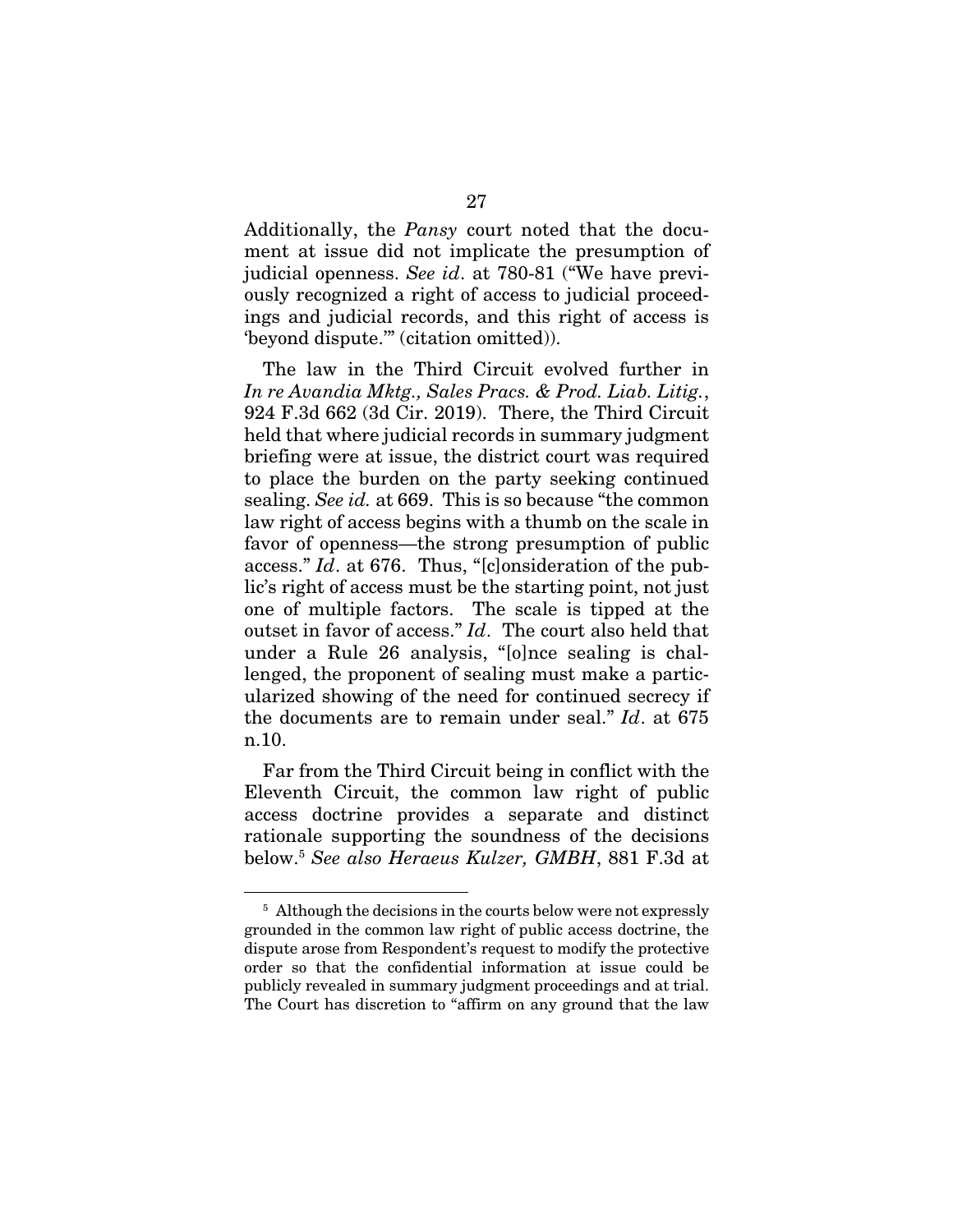567; *Gambale*, 377 F.3d at 142; *DePuy Synthes Prods., Inc. v. Veterinary Ortho. Implants, Inc.*, 990 F.3d 1364, 1370 (Fed. Cir. 2021) (citing *In re Violation of Rule 28(d)*, 635 F.3d 1352, 1358 (Fed. Cir. 2011) ("[T]he district court 'cannot abdicate its responsibility . . . to determine whether filings should be made available to the public' simply because the parties agree to [a] protective order." (quoting *Procter & Gamble Co. v. Bankers Tr. Co.*, 78 F.3d 219, 222 (6th Cir. 1996)))).

IV. There Is No Frequently Recurring and Important Issue in Civil Litigation Presented in the Petition Because the Legal Standard and Analysis for Modifying a Protective Order Is Well Developed, Understood and Applied Uniformly by the Federal Courts.

As is clear from the foregoing discussion of nearly 40 years of federal jurisprudence, when considering the standard for modifying a protective order, federal courts begin as a first step by examining the nature of the protective order—was it or was it not entered upon a finding of good cause. *See United States v. Aetna Inc.*, No. 1:16-CV-1494 (JDB), 2016 WL 8738422, at \*9 (D.D.C. Sept. 22, 2016) ("The first factor is whether 'good cause' was shown for the original protective order'... If so, 'the burden is on the party seeking modification to show good cause for modification.'" (*Bayer AG*, 162 F.R.D. at 462) (emphasis added)); *H.L. Hayden Co.*, 106 F.R.D. at 554; *Chicago Tribune Co.*, 263 F.3d at 1307-08; *H.D. Media*, 927 F.3d at 931. If good cause was shown for the original protective order, the burden is on the party seeking modification, but if

and the record permit and that will not expand the relief granted below." *Thigpen v. Roberts*, 468 U.S. 27, 30 (1984).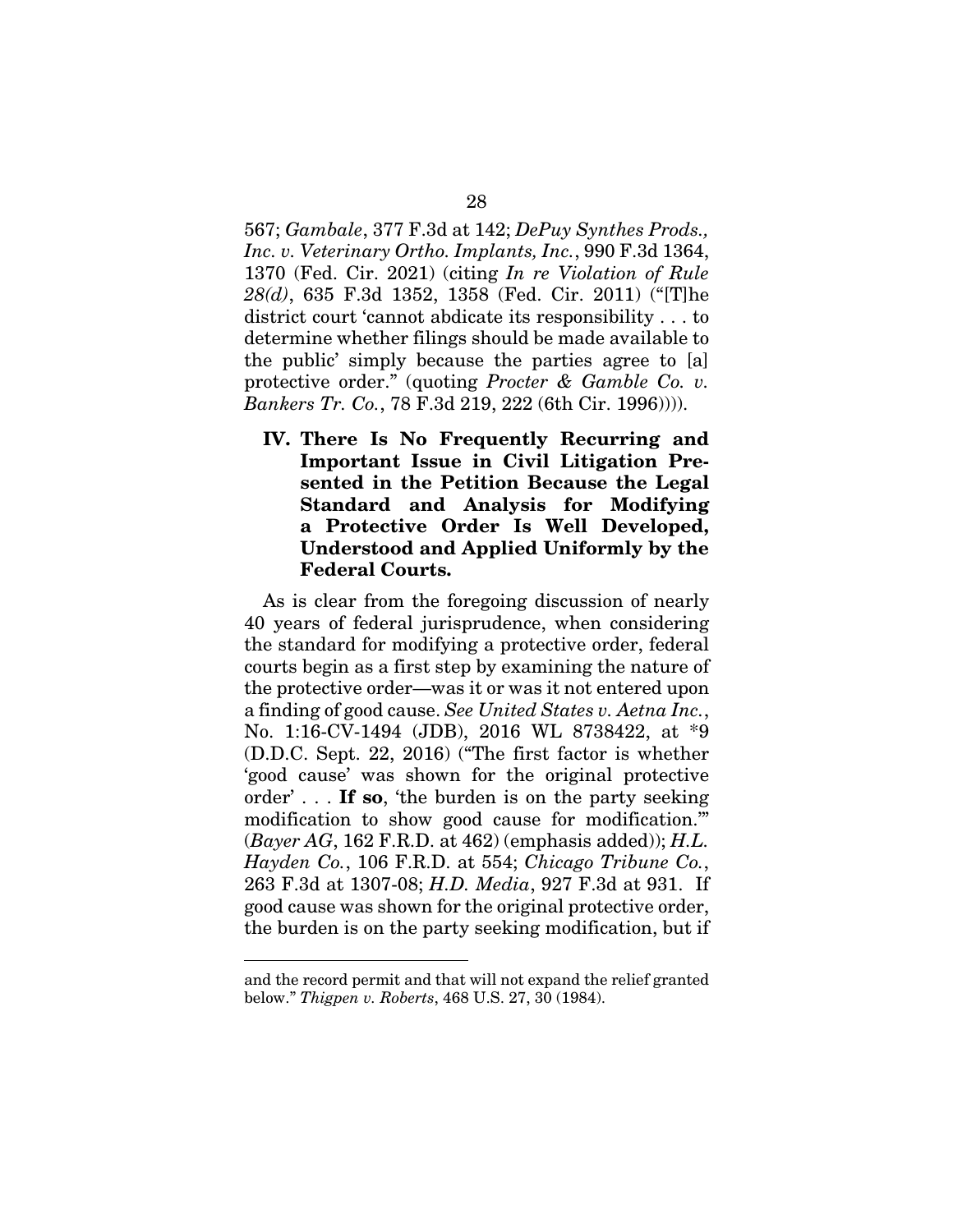good cause was not shown, then the burden is on the party seeking continued confidentiality protection.

The determination of whether good cause was shown in the first instance is intensely fact-driven. *Chicago Tribune*, 263 F.3d at 1315 ("[W]hether good cause exists for a protective order is a factual matter to be decided by the nature and character of the information in question, this determination, supported by findings of fact, must be conducted upon remand."); *H.D. Media Co.*, 927 F.3d at 939-40 ("We remand for the district court to reconsider each pleading filed under seal or with redactions and to make a specific determination as to the necessity of nondisclosure in each instance.").

Once the court determines who bears the burden of demonstrating good cause, federal courts then turn to a balancing test to weigh the need for confidentiality versus the need for disclosure. The good cause balancing test is also well understood and implicates several considerations not relevant here, like the status of the party seeking modification and its reasons for doing so weighed against the need for further secrecy, all in the context of the constitutionallybased presumption in favor of openness in judicial proceedings.

## V. Petitioners Forfeited Their Reliance Argument.

In *OBB Personenverkehr AG v. Sachs*, 577 U.S. 27, 37 (2015), the Court held that an argument never presented to any lower court is forfeited. *See also United States v. Jones*, 565 U.S. 400, 413 (2012) ("The Government did not raise it below, and therefore the D.C. Circuit did not address it . . . we consider the argument forfeited."); *Arkansas Game & Fish Comm'n*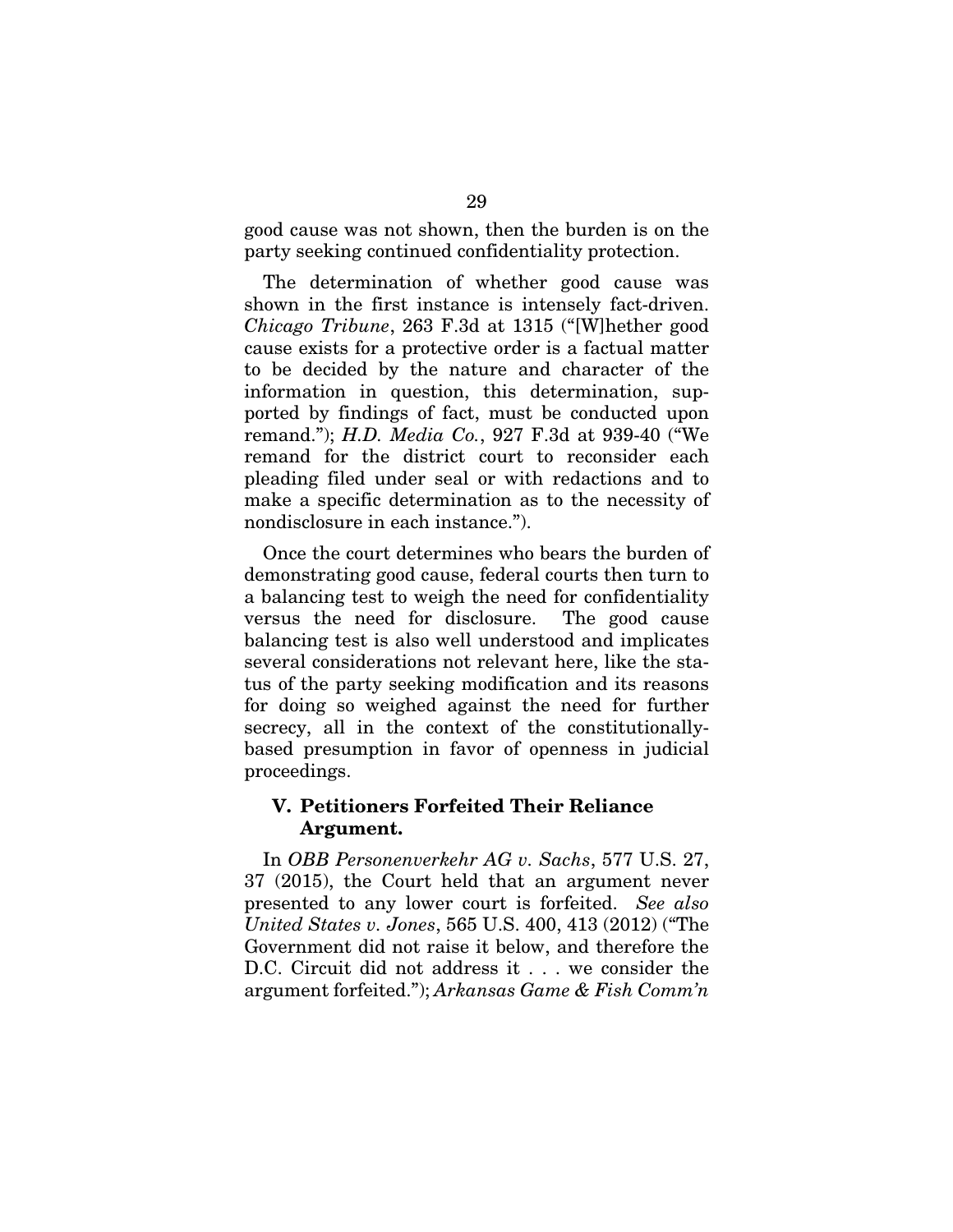*v. United States*, 568 U.S. 23, 37-38 (2012) ("[M]indful that we are a court of review, not of first view." (citing *Cutter v. Wilkinson*, 544 U.S. 709, 718 n.7 (2005) (alteration in original))). As a review of Petitioners' briefs in the district court and Eleventh Circuit clearly shows, their reliance argument was never presented to either court. There is neither a section nor even a sentence in any of Petitioners' briefs below that raise the reliance argument. Petitioners' briefs below can be found at 08-md-01916 Doc. 2277 (S.D. Fla. Feb. 13, 2019)(Response in Opposition); Corrected Appellants' Brief, 19-11494 (11th Cir. June 25, 2019); and Appellants' Reply Brief, 19-11494 (11th Cir. July 18, 2019).

## VI. Even if the Court Were to Consider Petitioners' Reliance Argument, It Should Be Rejected.

The Eleventh Circuit found that the protective order was entered without a showing of good cause. Petitioners do not challenge this fact-bound decision as a question for the Court to consider. Review of whatever error they believe was committed by the appellate court in making this finding has been waived.

The fact that no good cause was shown completely undermines Petitioners' reliance argument. Protective orders that are granted with no showing of good cause do not justify reliance by a party. *Pansy*, 25 F.3d. at 792. In *Agent Orange*, the Second Circuit affirmed the lower court's modification of a protective order, holding that appellant's reliance argument was unavailing because "they never have been required to demonstrate good cause for shielding any document from public view . . . the district court properly entered the orders initially as temporary measures, and properly lifted them thereafter." *In re*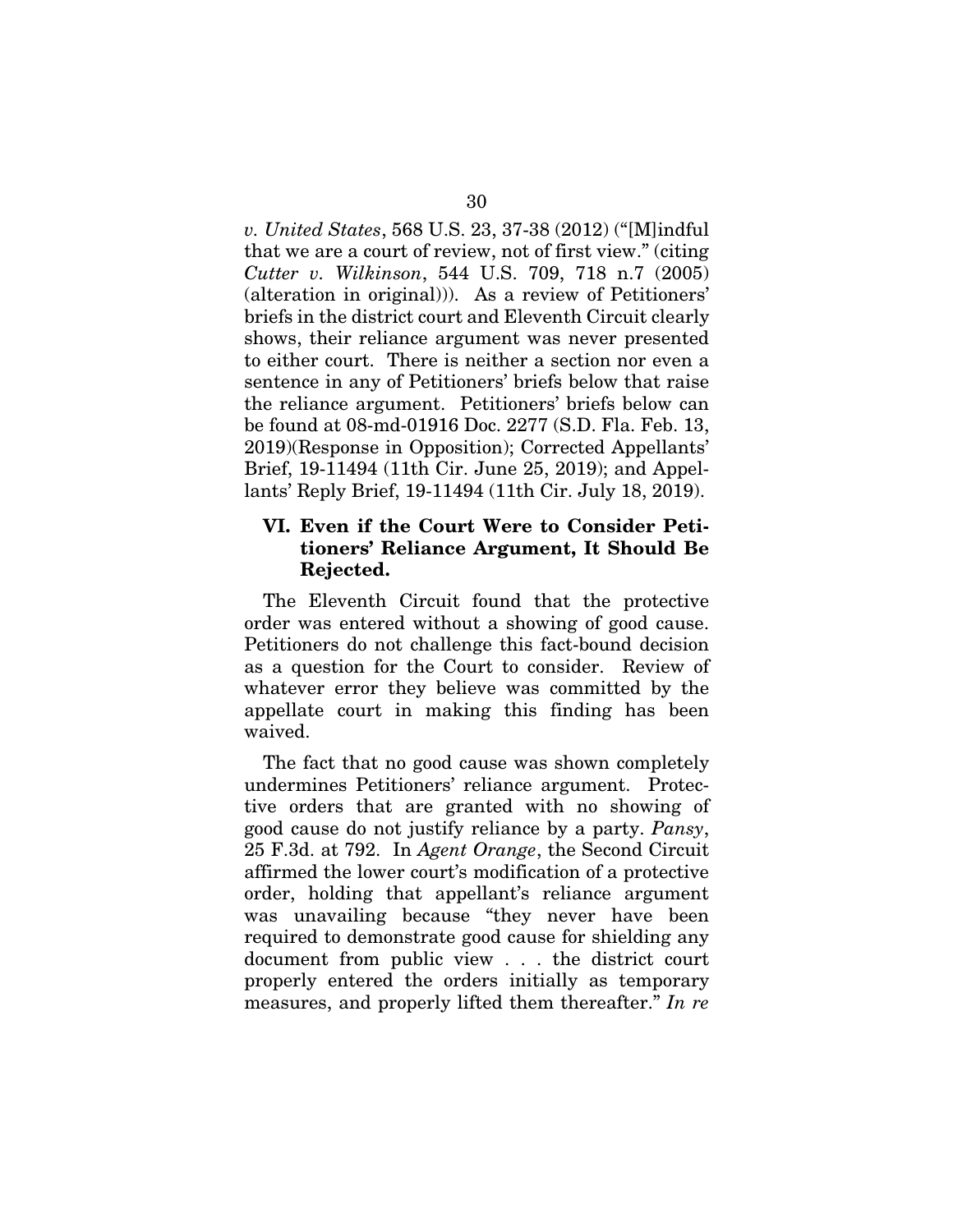## *"Agent Orange" Prod. Liab. Litig.*, 821 F.2d 139, 147- 48 (2d Cir. 1987).

Petitioners' reliance argument should also be rejected because a party cannot justifiably rely on temporary protective orders that are applicable only to the pretrial stages of the litigation and subject to reconsideration upon commencement of trial to provide permanent protection. *See TheStreet.com*, 273 F.3d. at 231 (holding there could be no justifiable reliance on protective orders that are temporary or limited); *see also Gambale*, 377 F.3d at 142 n.7 (finding that a party could not have reasonably relied on a sealing order that was explicitly temporary).

The Protective Order entered by the district court below applied to "pretrial discovery" only and expressly did "not prevent the parties from introducing or using Confidential or Highly Confidential Information into evidence at trial, subject to any pretrial order issued by" the district court. Pet. App. 43a, ¶ 3(b). The protective order further provided that: "The procedures for the use of designated CONFIDENTIAL or HIGHLY CONFIDENTIAL documents, materials, or information in any filing, during any hearing or during the trial of this matter will be determined by the parties and the Court in advance of the filing, hearing or trial." *Id*. at 55a-56a, ¶ 18.

The protective order also provided for "modification" of its terms: "If any party finds that any term of this Order impedes its ability to prepare or present its case or is otherwise objectionable, that party may apply to the Court for modification of and relief from any of the terms of this Order." *Id*. at 51a, ¶ 13.

This plain language undermines and discredits Petitioners' reliance argument that: "If Petitioners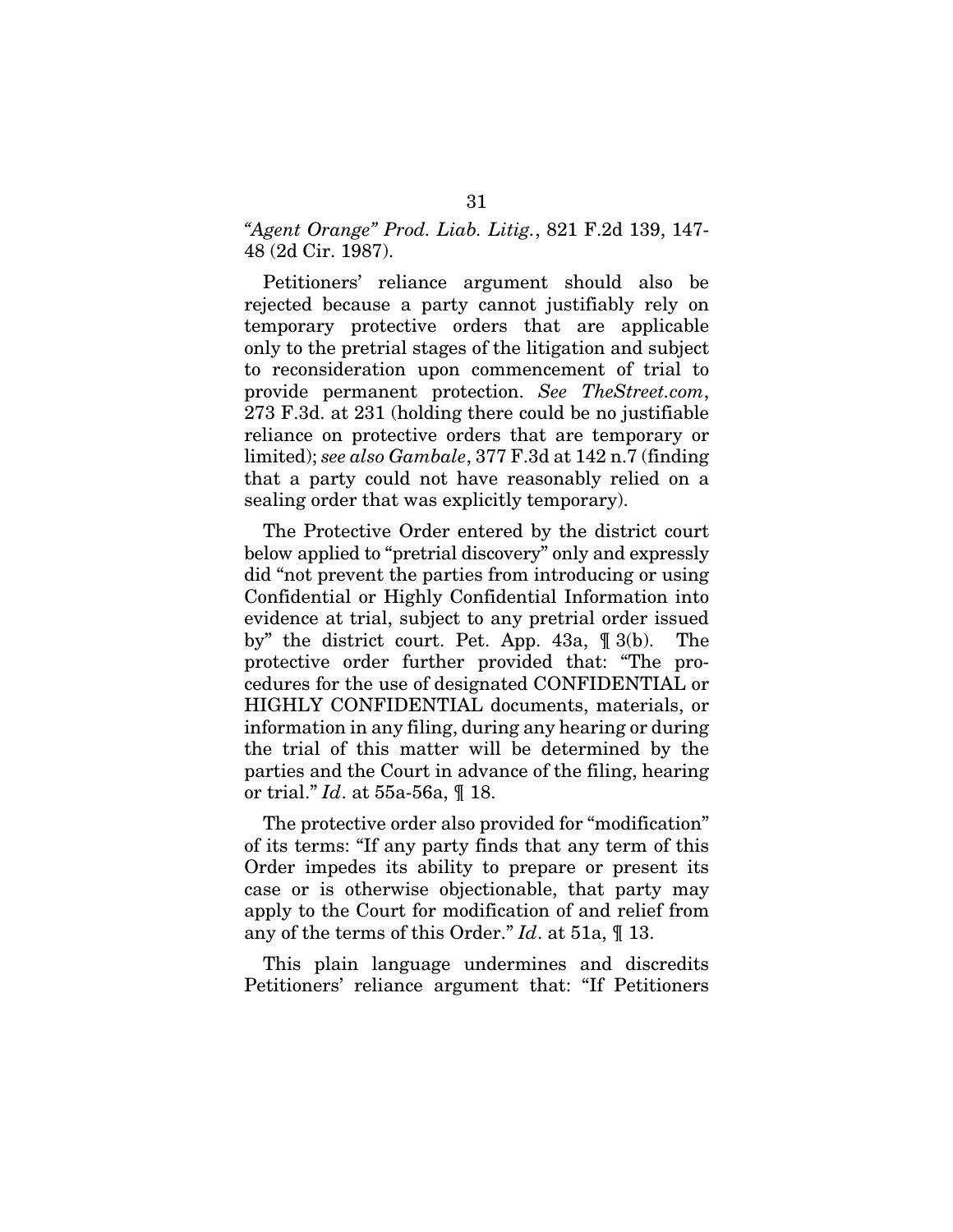had known that the protective order provided very little enduring protection, they may well have made different choices." Pet. 29. It did, in fact, provide very little enduring protection.

Other provisions in the protective order undermine Petitioners' reliance argument. A party may not reasonably rely on continued confidentiality under a protective order which permits anyone at any time, including non-parties, to object. In *Lugosch v. Pyramid Co.*, 435 F.3d 110, 126 (2d Cir. 2006), the court stated:

In fact, the confidentiality order specifically contemplates that relief from the provisions of the order may be sought at any time: "This Confidentiality Order shall not prevent anyone from applying to the Court for relief therefrom." Given this provision, it is difficult to see how the defendants can reasonably argue that they produced documents in reliance on the fact that the documents would always be kept secret.

The protective order entered by the district court here contains almost identical language: "Nothing in this Order prevents non-parties from submitting objections to the Court." Pet. App. 51a, ¶ 14. The protective order further provided that any party could challenge the designation "of any material," and if such application were made, the "producing party" seeking to maintain confidentiality protections "bears the burden of establishing that the designation is proper." *Id*. at 48a-49a, ¶ (8(b)).

Given these provisions of the protective order, Petitioners' reliance argument has no merit and should be rejected.